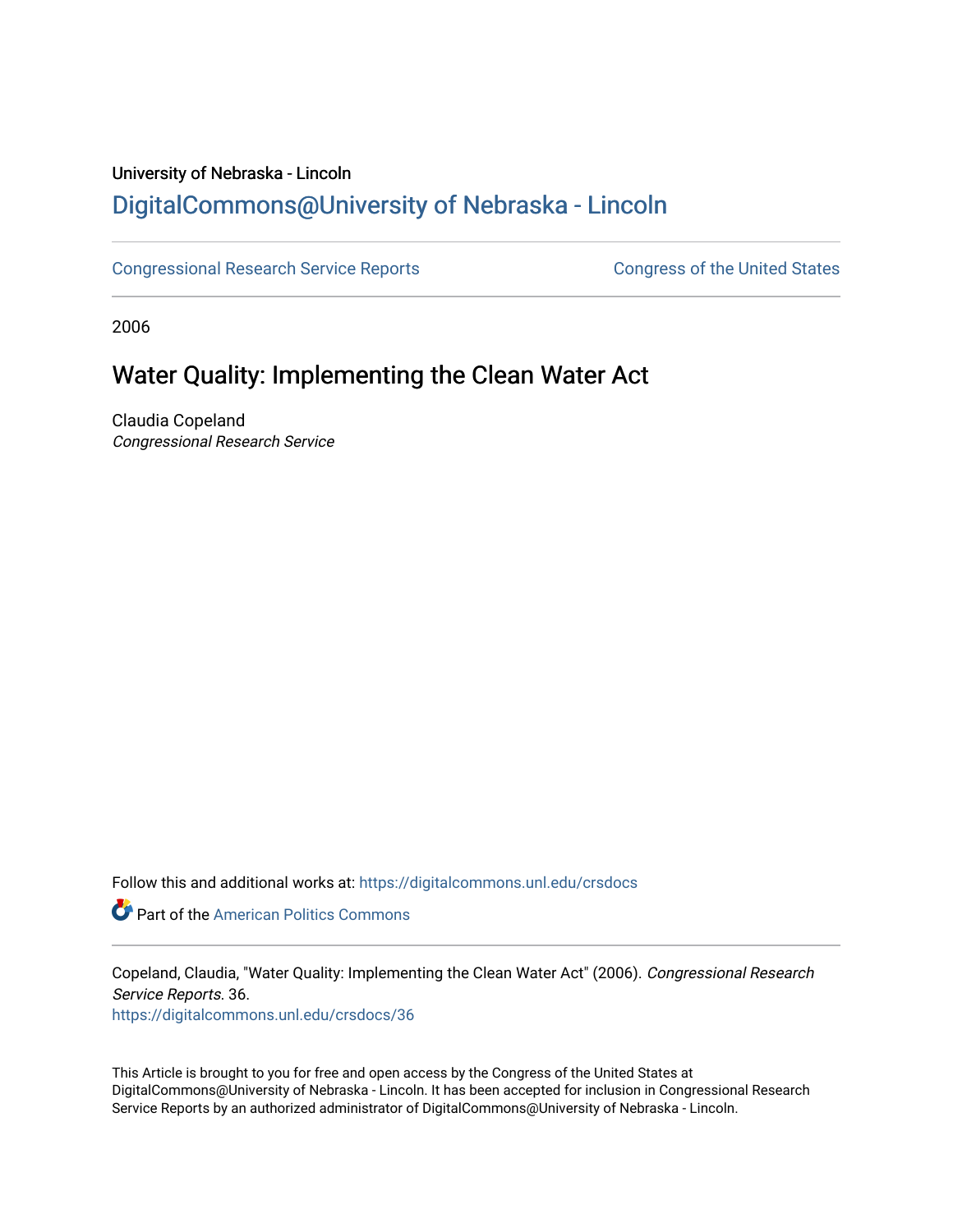Order Code RL33466

# **CRS Report for Congress**

# **Water Quality: Implementing the Clean Water Act**

**Updated December 12, 2006**

Claudia Copeland Specialist in Resources and Environmental Policy Resources, Science, and Industry Division



**Prepared for Members and Committees of Congress**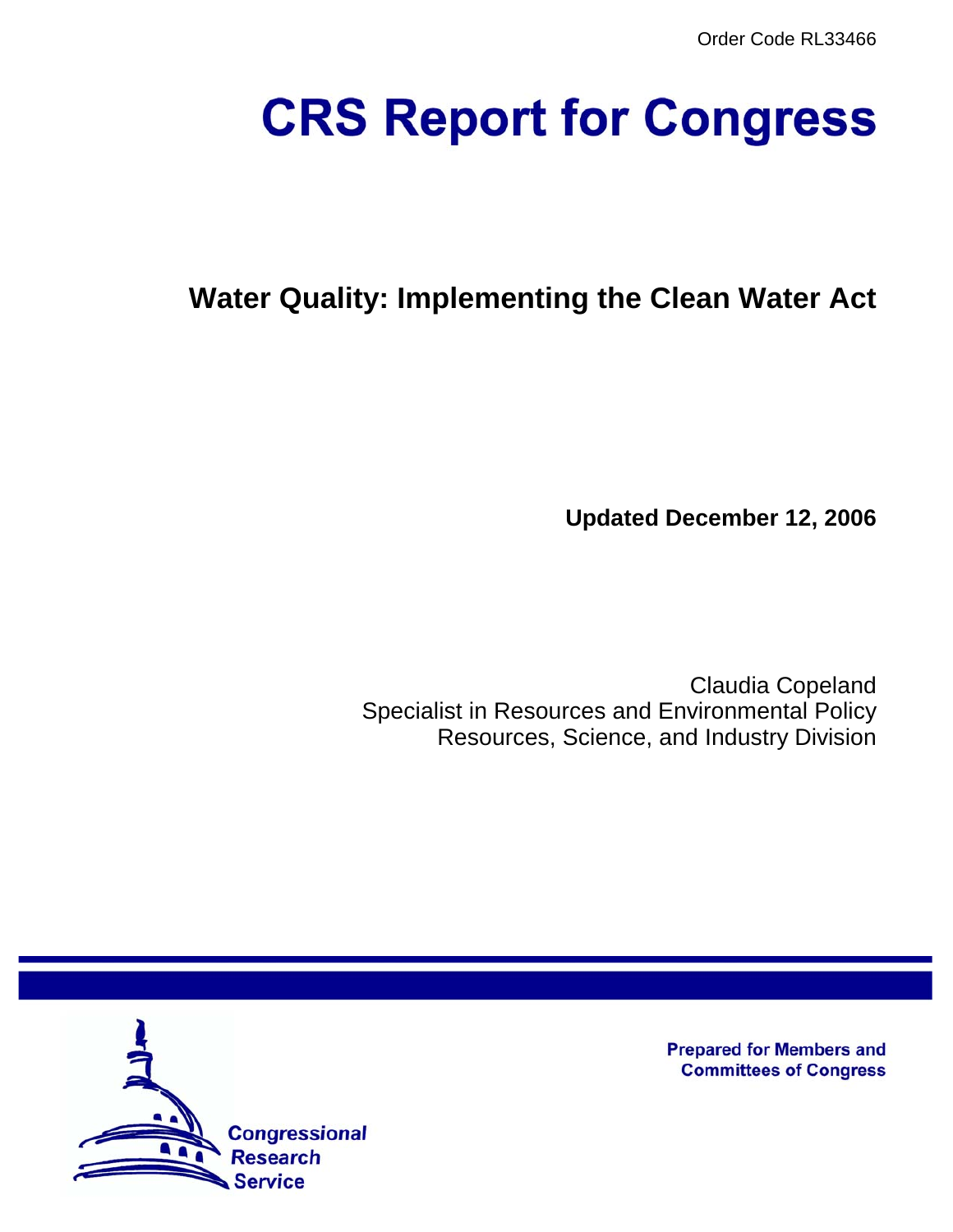#### Water Quality: Implementing the Clean Water Act

#### **Summary**

Congress enacted the last major amendments to the Clean Water Act in 1987 (P.L. 100-4). Since then, the Environmental Protection Agency (EPA), states, and others have been working to implement the many program changes and additions mandated in the law. At issue today — more than 30 years after enactment of the core law — is what progress is being made to achieve its goals. In general, states and environmental groups fault EPA for delays in issuing guidance and providing assistance to carry out the law. EPA and others are critical of states, in turn, for not reaching beyond conventional knowledge and approaches to address their water quality problems. Environmental advocates have been criticized for insufficient recognition of EPA's and states' need for flexibility to implement the act. Finally, Congress has been criticized for not providing adequate resources to meet EPA and state needs. Appropriations for clean water programs, especially water infrastructure, are a continuing issue.

Three issues have predominated recently in connection with implementation of the law. The first involves funding to construct municipal wastewater treatment plants under the state revolving fund (SRF) provisions of the 1987 amendments. Budgetary constraints on federal aid for wastewater treatment and large remaining funding needs are long-standing concerns. The President's FY2007 budget requested \$688 million for these SRF grants, 22% less than FY2006 funding, and in May 2006 the House passed legislation providing the level requested by the President (H.R. 5386). The Senate Appropriations Committee approved the same level in June. Final action did not occur before the 109<sup>th</sup> Congress adjourned in December, thus carrying over this legislative activity to the beginning of the  $110<sup>th</sup>$  Congress.

The second issue involves progress in implementing the nonpoint pollution management provisions added in 1987. States have developed management programs describing methods that will be used to reduce nonpoint pollution, which may be responsible for as much as 50% of the nation's remaining water quality problems. Most observers agree that implementation of nonpoint source control measures is significantly hindered by limited resources. EPA has adopted program guidance intended to give states more flexibility and to speed up progress in nonpoint source control. The third issue is impacts of requirements under current law for states to develop total maximum daily loads (TMDLs) in order to address uncontrolled sources of impairment in waters that have not yet achieved water quality standards. In addition, other issues exist that are important to implementation and attaining the goals and objectives of the act. They include efforts to manage overflows of untreated wastewater from municipal sewer systems, and questions about the effectiveness and costs of the nation's wetlands protection efforts, particularly in relation to the wetlands permit program in Section 404 of the act. Congressional oversight of these issues in the  $110<sup>th</sup>$  Congress is anticipated.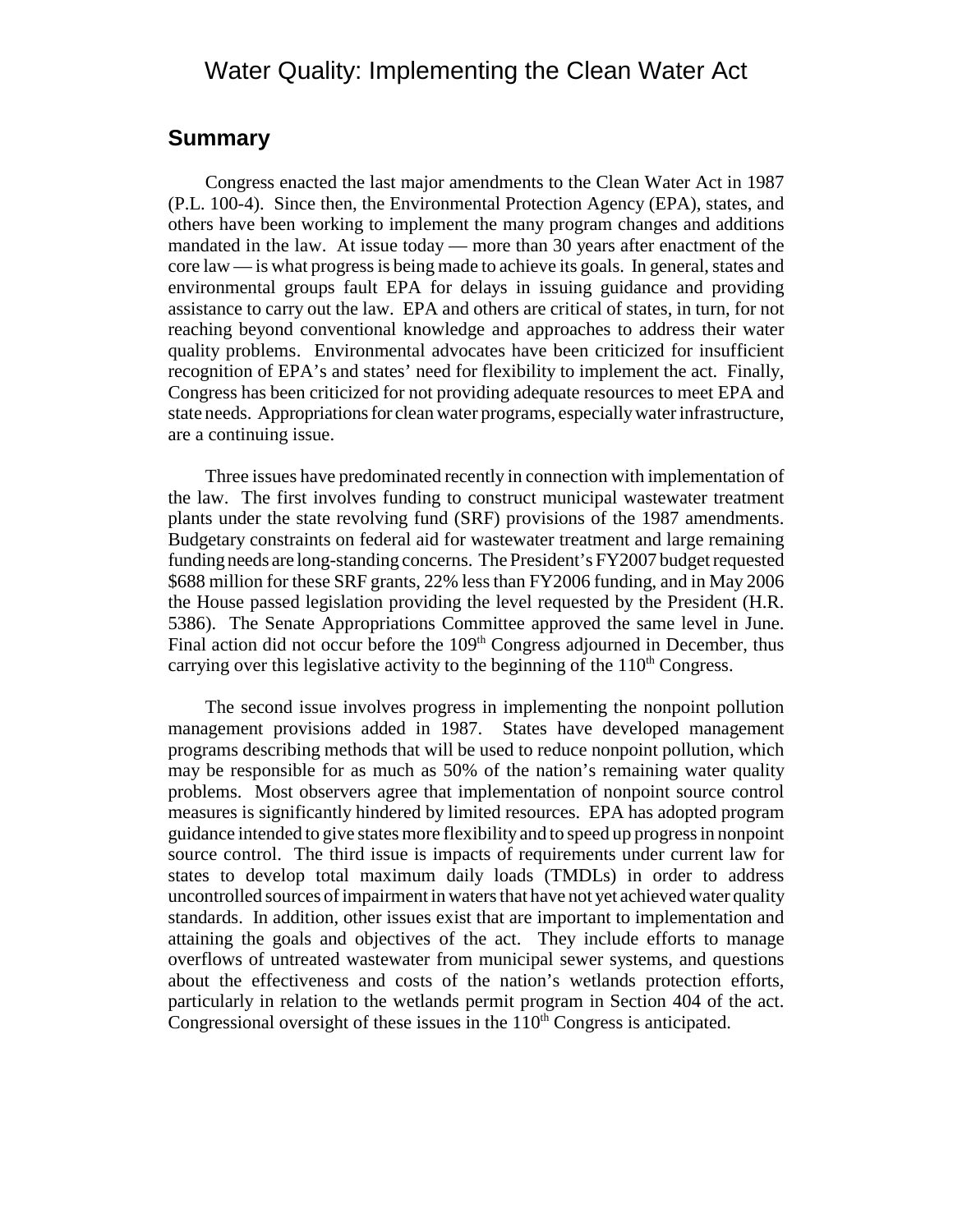### **Contents**

| Strategy Concerning Animal Feeding Operations  15 |
|---------------------------------------------------|
|                                                   |
|                                                   |

## **List of Tables**

|--|--|--|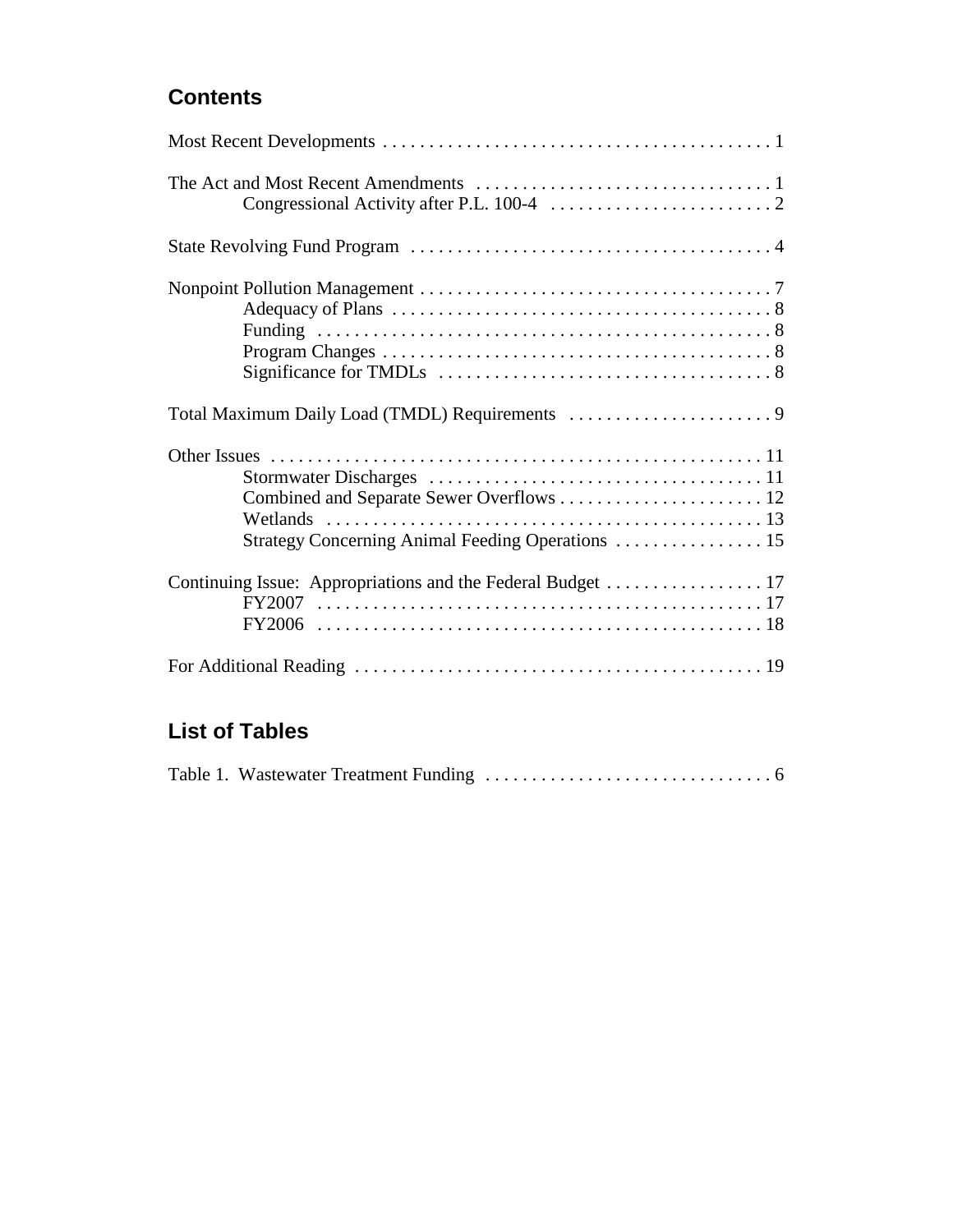# Water Quality: Implementing the Clean Water Act

#### **Most Recent Developments**

Appropriations for EPA's clean water and other programs for FY2007 were considered but not finalized in 2006. The President's budget requested \$687.6 million for grants to capitalize clean water state revolving funds (SRFs) which fund local wastewater treatment projects, 22% less than FY2006 funding. On May 18 the House passed H.R. 5386, providing EPA appropriations, and agreed to the clean water SRF funding level requested by the President. The Senate Appropriations Committee approved the same amount for the SRF program when it approved H.R. 5386 in June. Final action on H.R. 5386 and most other FY2007 appropriations bills for domestic agencies and departments did not occur before Congress adjourned *sine die* in December, thus delaying this legislative activity to the beginning of the  $110<sup>th</sup>$ Congress.

In 2003, EPA promulgated revised rules that govern waste discharges from large animal feeding operations to the nation's waters. Those revised rules were challenged by multiple parties, and in 2005, a federal court issued a ruling that upheld major parts of the rules, vacated other parts, and remanded still other parts to EPA for clarification. In June 2006, EPA proposed revisions to the rules in response to the court's decision and expects to promulgate revised regulations by June 2007.

In 2005, Congress enacted comprehensive energy policy legislation, H.R. 6 (P.L. 109-58); one provision (Section 323) provides a permanent exemption from stormwater runoff rules for the construction of exploration and production facilities by oil and gas companies or the roads that service those sites. EPA promulgated a rule to implement this provision of P.L. 109-58 in June 2006.

#### **The Act and Most Recent Amendments**

The Federal Water Pollution Control Act, or Clean Water Act, is the principal law concerned with polluting activity in the nation's streams, lakes, and estuaries. Originally enacted in 1948, it was totally revised by amendments in 1972 (P.L. 92- 500) that gave the act its current form and spelled out ambitious programs for water quality improvements that are now being put in place by industries and cities. Congress made certain fine-tuning amendments in 1977 (P.L. 95-217) and 1981 (P.L. 97-117) and enacted comprehensive amendments in 1987 (P.L. 100-4).

The act consists of two major parts: regulatory provisions that impose progressively more stringent requirements on industries and cities in order to meet the statutory goal of zero discharge of pollutants, and provisions that authorize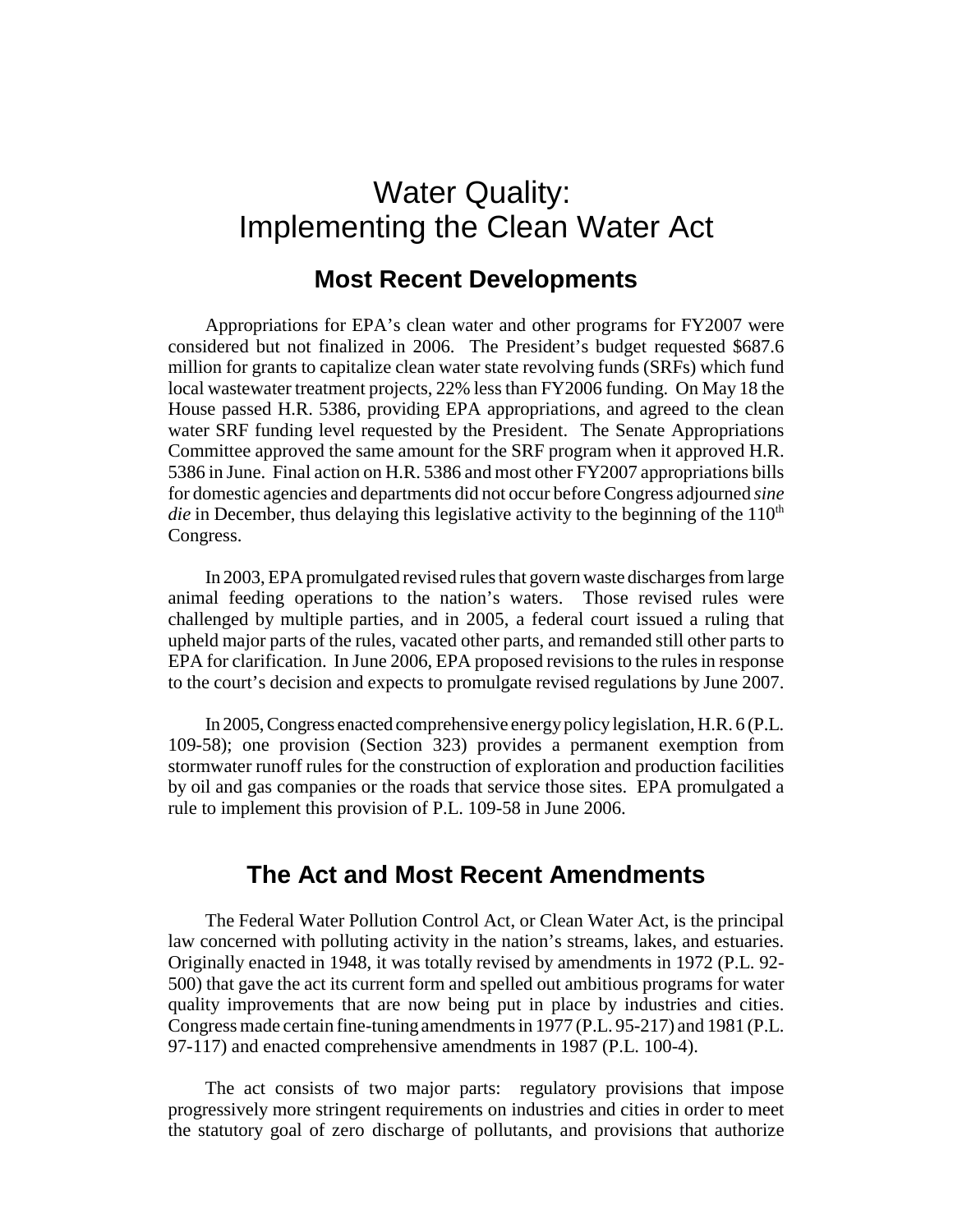federal financial assistance for municipal wastewater treatment construction. Industries were to meet pollution control limits first by use of Best Practicable Technology and later by improved Best Available Technology. Cities were to achieve secondary treatment of municipal wastewater (roughly 85% removal of conventional wastes), or better if needed to meet water quality standards. Both major parts are supported by research activities authorized in the law, plus permit and penalty provisions for enforcement. Programs are administered by the Environmental Protection Agency (EPA), while state and local governments have the principal day-to-day responsibility for implementing the law.<sup>1</sup>

The last major amendments to the law were contained in the Water Quality Act of 1987 (P.L. 100-4). These amendments culminated six years of congressional efforts to extend and revise the act and were the most comprehensive amendments to it since 1972. They recognized that, despite much progress, significant water quality problems persisted. Among its many provisions, the 1987 legislation (1) established a comprehensive program for controlling toxic pollutant discharges, beyond that already provided in the act, to respond to so-called "toxic hot spots"; (2) added a program requiring states to develop and implement programs to control nonpoint sources of pollution, or rainfall runoff from farm and urban areas, plus construction, forestry, and mining sites; (3) authorized a total of \$18 billion for wastewater treatment assistance under a combination of the act's traditional construction grants program and a new program of grants to capitalize state revolving funds; (4) authorized or modified a number of programs to address water pollution problems in diverse geographic areas such as coastal estuaries, the Great Lakes, and the Chesapeake Bay; and (5) revised many of the act's regulatory, permit, and enforcement programs.

**Congressional Activity after P.L. 100-4.** Congressional oversight of water quality issues was limited immediately after enactment of P.L. 100-4. Subcommittees held general oversight hearings, as well as several hearings on individual issues (wetlands protection, Chesapeake Bay programs, and toxics contamination of Great Lakes waters), but reserved extensive review and oversight until implementation had been underway for some time.

EPA, states, industry, and other citizens continue to implement the 1987 legislation, including meeting the numerous requirements and deadlines in it. Three sets of issues have been the focus of attention regarding the pace and effectiveness of implementation: the toxic pollutant control provisions, nonpoint pollution management provisions, and the state revolving fund provisions to transfer wastewater treatment funding responsibility to the states after 1994. Attention has also focused on the cost-effectiveness of clean water requirements and flexibility of implementation.

Implementation issues discussed below were the basis for legislation to reauthorize the Clean Water Act during the 103rd Congress. Committees held hearings in 1993, and the Senate Environment and Public Works Committee reported

<sup>&</sup>lt;sup>1</sup> For additional information, see CRS Report RL30030, *Clean Water Act: A Summary of the Law*, by Claudia Copeland.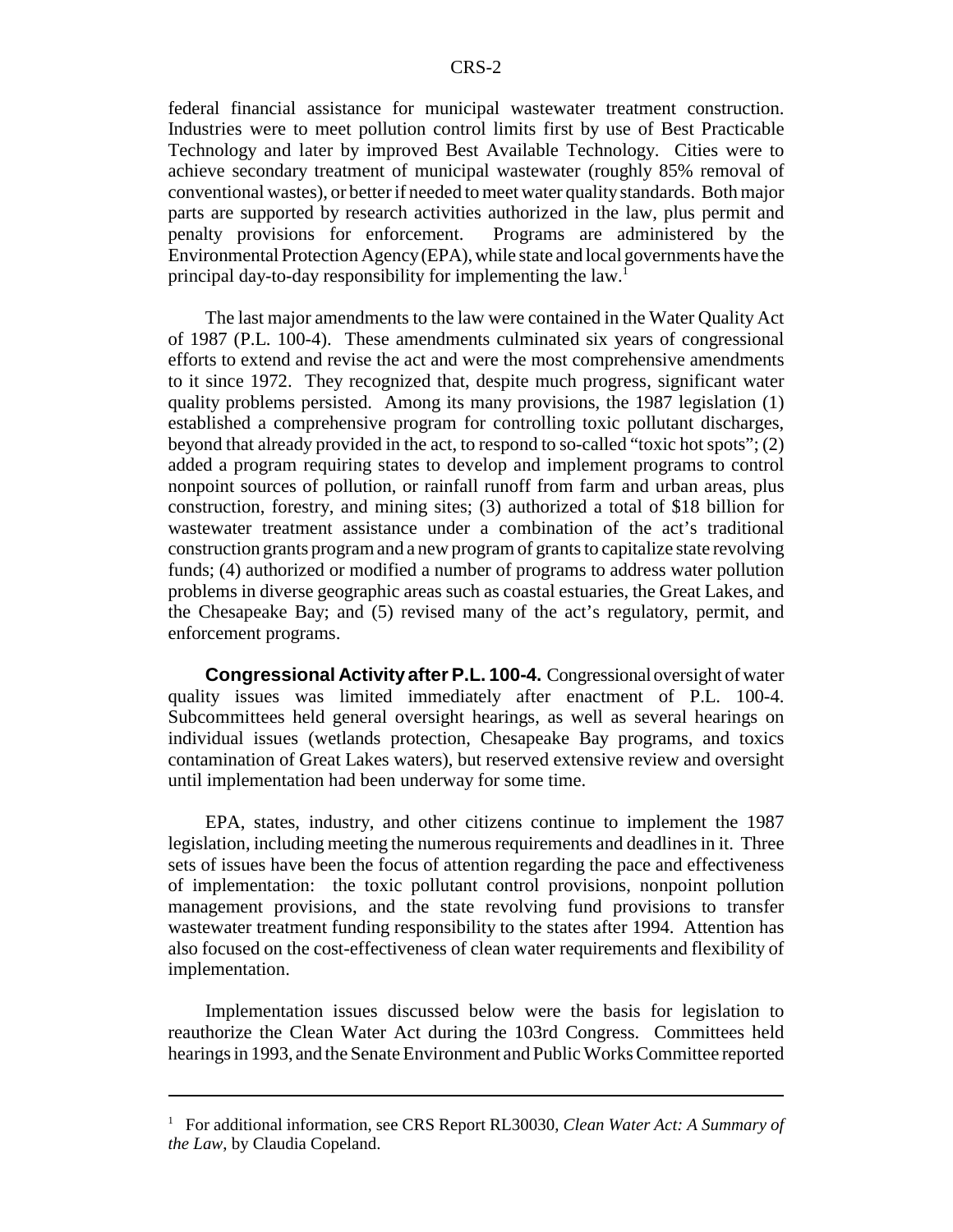a comprehensive reauthorization bill, S. 2093, in May 1994. Legislation also was introduced in the House, but no further action occurred because of controversies specific to the act and the pending bills, as well as controversies over regulatory relief issues that became barriers to a number of bills in 1994.

In the 104th Congress, the House moved quickly on Clean Water Act legislation, approving a comprehensive reauthorization bill in May 1995. H.R. 961 would have amended many of the regulatory and standards provisions of the law, required EPA to use extensive new risk assessment and cost-benefit analysis procedures, and increased flexibility with regulatory relief from current clean water programs. However, the Senate did not take up the Clean Water Act during the 104th Congress; thus, no legislation was enacted.

1997 marked the 25-year anniversary of the 1972 Clean Water Act amendments, which established the goals, objectives, and structure that continue to guide the law today. In the 105th Congress, no major committee activity over the act occurred either in the House or the Senate. Since the  $104<sup>th</sup>$  Congress, attention has focused on individual program areas of the law; no comprehensive reauthorization legislation has been introduced. However, activity on bills dealing with specific water quality issues has occurred. Congress passed a bill to strengthen protection of coastal recreation waters through upgraded water quality standards and coastal waters monitoring programs (P.L. 106-284) and also passed a bill reauthorizing several existing CWA programs (i.e., Chesapeake Bay, clean lakes, and the National Estuary Program; P.L. 106-457). Further, Congress passed a bill to authorize CWA grant funding for wet weather sewerage projects (included as a provision of P.L. 106-554,  $FY2001$  Consolidated Appropriations). The  $107<sup>th</sup>$  Congress approved the Great Lakes Legacy Act (P.L. 107-303), which authorized \$200 million for EPA to carry out projects to remediate sediment contamination in the Great Lakes. The 108<sup>th</sup> Congress enacted legislation amending the act to extend the National Estuary Program through FY2010 (P.L. 108-399).

More generally, following the September 11, 2001 terrorist attacks on the World Trade Center and the Pentagon, congressional attention has focused on security, preparedness, and emergency response issues. Among the many topics of interest is protection of the nation's water infrastructure facilities (both wastewater and drinking water) from possible physical damage, biological/chemical attacks, and cyber disruption.<sup>2</sup> Policymakers are considering a number of legislative options in this area, including enhanced physical security, communication and coordination, and research. Physical security of wastewater treatment plant operations is one issue under consideration. In the  $108<sup>th</sup>$  Congress, the House passed legislation to provide \$200 million in grants for security activities at wastewater treatment plants (H.R. 866). A similar Senate bill was approved by the Senate Environment and Public Works Committee (S. 1039). No further action occurred, due in part to concerns expressed by some that the legislation would not require that vulnerability assessments be mandatory and be submitted to EPA, as is the case with assessments

<sup>2</sup> For information, see CRS Report RL32189, *Terrorism and Security Issues Facing the Water Infrastructure Sector*, by Claudia Copeland and Betsy Cody.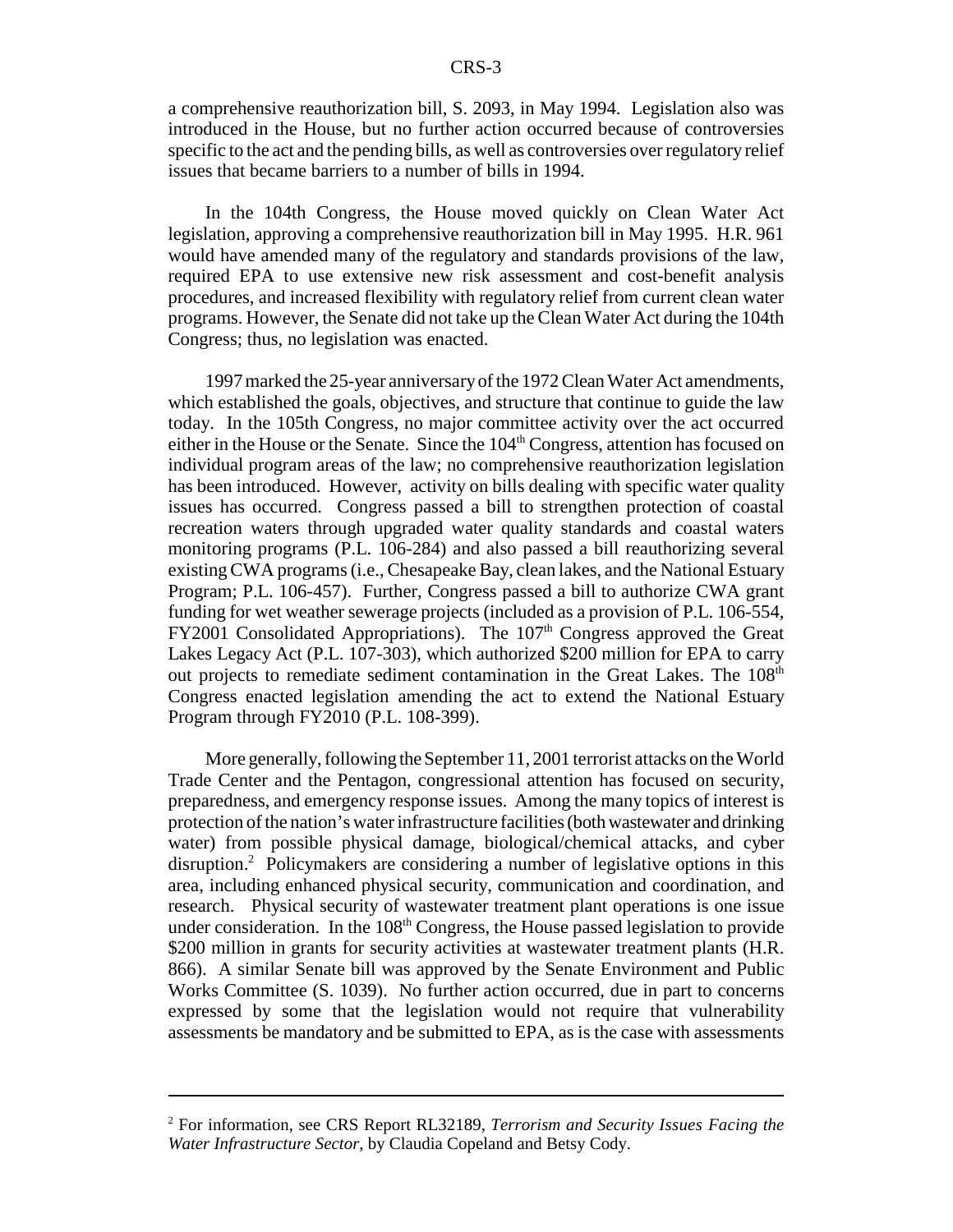of drinking water utilities required by the 2002 Bioterrorism Preparedness Act (P.L. 107-288). The issue again received attention in the  $109<sup>th</sup> Congress.<sup>3</sup>$ 

Although much progress has been made in achieving the ambitious goals established in the law 30-plus years ago to restore the maintain the chemical, physical, and biological integrity of rivers, lakes, and coastal waters, problems persist. Based on the limited water quality monitoring that is done by states, EPA reported in the 2000 National Water Quality Inventory Report that 39% of assessed river and stream miles and 45% of assessed lake acres do not meet applicable water quality standards and were found to be impaired for one or more desired uses.<sup>4</sup> The types of remaining water quality problems are diverse, ranging from runoff from farms and ranches, city streets, and other diffuse sources, to metals (especially mercury), organic and inorganic toxic substances discharged from factories, sewage treatment plants, and nonpoint sources.

The Bush Administration has been reviewing a number of current clean water programs and rules but has proposed few new initiatives. In January 2003, the agency announced a Water Quality Trading Policy intended as an innovative approach to assist industry and municipalities in meeting Clean Water Act obligations. Trading allows one source to meet regulatory requirements by using pollutant reductions created by another source that has lower pollution control costs. The policy revised a May 2002 proposal which reflected lessons learned from a similar policy issued by the Clinton Administration in 1996. Water quality or effluent trading projects have occurred in the United States since the early 1980s.<sup>5</sup>

Congressional oversight of the act's implementation during this time has been wide-ranging, extending from review of the state and needs of the nation's wastewater infrastructure, to CWA enforcement, implementation of wetlands protection and regulatory efforts, and examination of various EPA policies and programs. As a result of the 2006 mid-term elections and changed leadership in the House and Senate, many observers anticipate that the  $110<sup>th</sup>$  Congress will pursue vigorous oversight of clean water and other environmental programs. The direction and agenda for such activities is uncertain.

#### **State Revolving Fund Program**

Meeting the nation's needs to build, upgrade, rebuild, and repair wastewater infrastructure is a significant element in achieving the Clean Water Act's water quality objectives. The act's program of financial aid for municipal wastewater treatment plant construction is a key contributor to that effort. Since 1972 Congress

<sup>&</sup>lt;sup>3</sup> See CRS Report RL33465, *Clean Water Act: A Review of Issues in the 109<sup>th</sup> Congress*, by Claudia Copeland.

<sup>4</sup> U.S. Environmental Protection Agency, *The National Water Quality Inventory: 2000 Report,*Washington, September 2002, EPA-841-R-2-001, 207 p.

<sup>5</sup> For information, see CRS Report RS21403, *EPA's Water Quality Trading Policy*, by Claudia Copeland.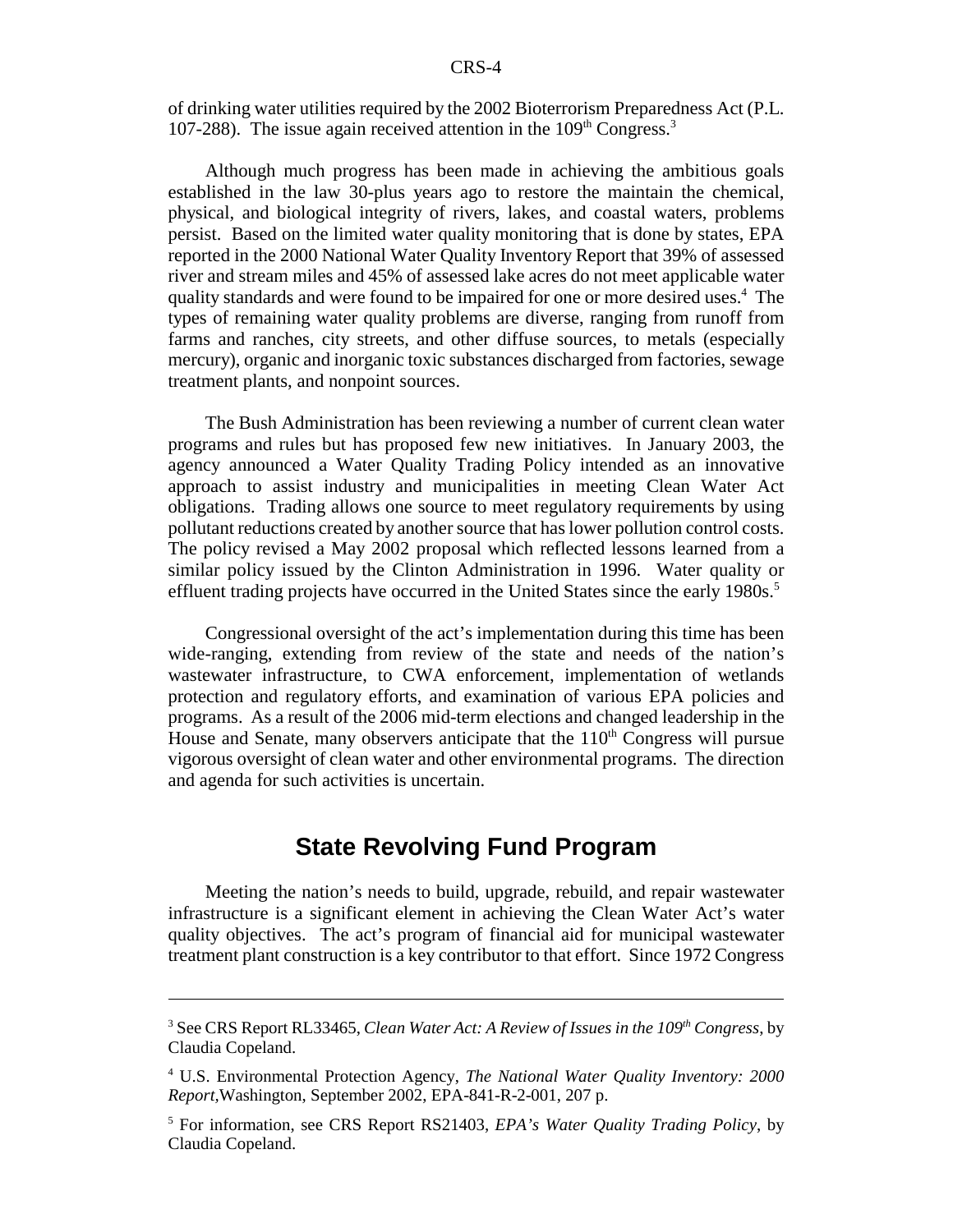has provided more than \$76 billion to assist wastewater treatment construction, but funding needs remain very high: an additional \$181 billion nationwide for all types of projects eligible for funding under the act, according to the most recent Needs Survey estimate by EPA and the states, published in August 2003.<sup>6</sup> In September 2002, EPA released a study called the Gap Analysis that assesses the difference between current spending for wastewater infrastructure and total funding needs (both capital and operation and maintenance).<sup>7</sup> In that report, EPA estimated that, over the next two decades, the United States needs to spend nearly \$390 billion to replace existing wastewater infrastructure systems and to build new ones. Funding needs for operation and maintenance (not eligible for Clean Water Act funding) are an additional \$148 billion, the agency estimated. According to the Gap Analysis, if there is no increase in investment, there will be about a \$6 billion gap between current annual capital expenditures for wastewater treatment (\$13 billion annually) and projected spending needs. The study also estimated that, if wastewater spending increases by 3% annually, the gap would shrink by nearly 90% (to about \$1 billion annually). At issue has been what should be the federal role in assisting states and cities, especially in view of such high projected funding needs.

Debate over the nature of the nation's efforts regarding wastewater infrastructure was a central and controversial part of the 1987 amendments to the act. The amendments extended through FY1990 the traditional Title II program of grants for sewage treatment project construction, under which the federal share was 55% of project costs. The 1987 law initiated a program of grants to capitalize State Water Pollution Control Revolving Funds (SRFs), or loan programs, in a new Title VI. States are required to deposit an amount equal to at least 20% of the federal capitalization grant in the Fund established under Title VI. Under the revolving fund concept, monies used for wastewater treatment construction would be repaid by loan recipients to the states (repayment was not required for grants under the Title II program), to be recycled for future construction in other communities, thus providing an ongoing source of financing. The expectation in 1987 was that the federal contributions to SRFs would assist in making a transition to full state and local financing by FY1995. Although most states believe that the SRF is working well, early funding and administrative problems have delayed the anticipated shift to full state responsibility. Thus, SRF issues have been prominent on the Clean Water Act reauthorization agenda in recent Congresses.<sup>8</sup>

SRF monies may be used for certain types of financial activity, including loans for as much as 100% of project costs (at or below market interest rates, including interest-free loans), to buy or refinance cities' debt obligation, or as a source of revenue or security for payment of principal and interest on a state-issued bond. SRF monies also may be used to provide loan guarantees or credit enhancement for localities. Loans made by a state from its SRF are to be used first to assure progress

<sup>6</sup> U.S. Environmental Protection Agency, *Clean Watersheds Needs Survey 2000, Report to Congress,* Washington, August 2003, EPA 832-03-001, 1 vol.

<sup>7</sup> U.S. Environmental Protection Agency, *The Clean Water and Drinking Water Infrastructure Gap Analysis,* September 2002, EPA 816-R-02-020, 50 p.

<sup>8</sup> For further information, see CRS Report 98-323, *Wastewater Treatment: Overview and Background*, by Claudia Copeland.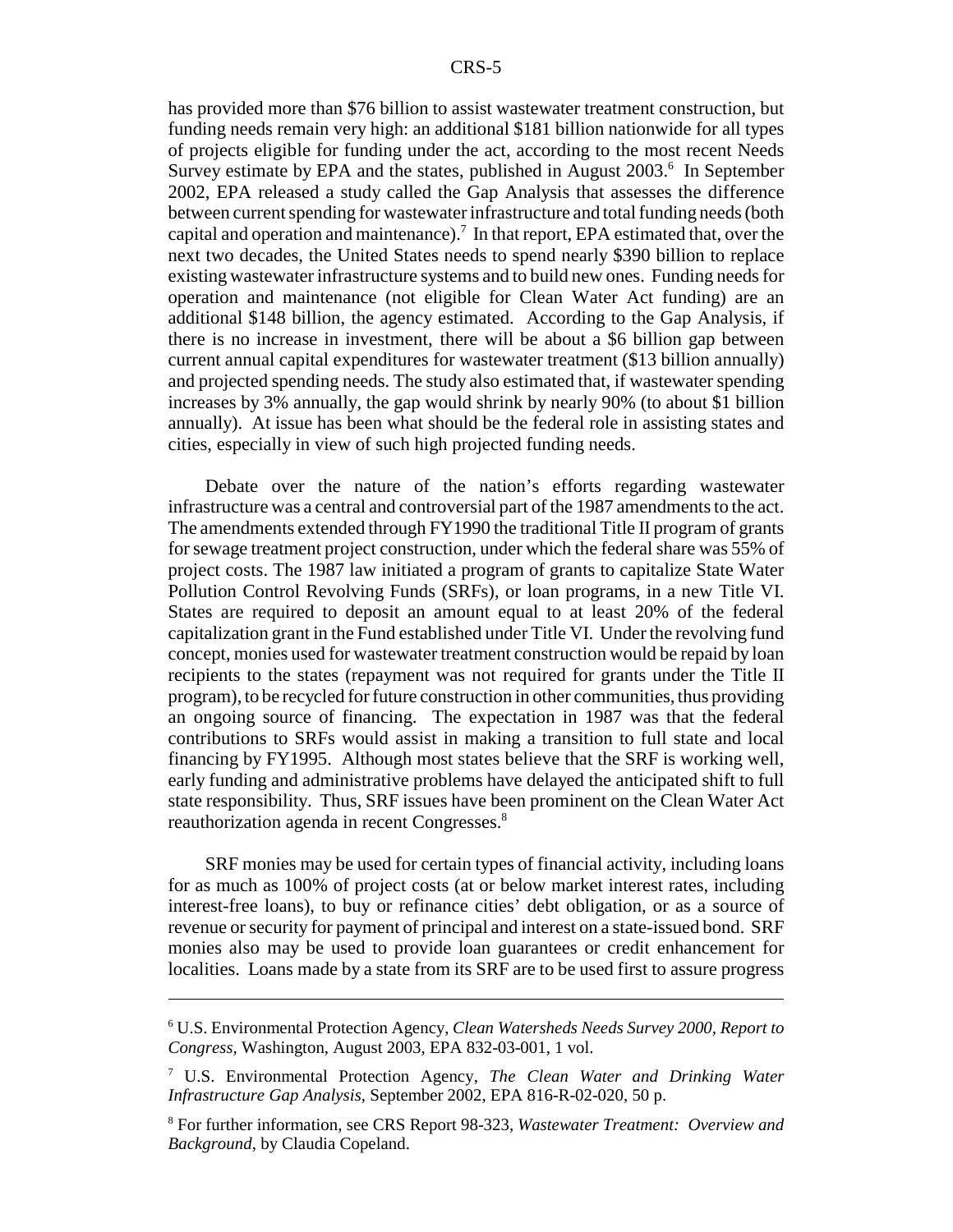towards the goals of the act and, in particular, on projects to meet the standards and enforceable requirements of the act. After states achieve those requirements of the act, SRF monies also may be used to implement nonpoint pollution management and national estuary programs.

**Table 1** summarizes wastewater treatment funding under Title II (traditional grants program) and Title VI (capitalization grants for revolving loan programs).<sup>9</sup>

One issue of continuing interest is impacts on small communities. These entities in particular have found it difficult to participate in the SRF loan program, since many are characterized by narrow or weak tax bases, limited or no access to capital markets, lower relative household incomes, and higher per capita needs. They often find it harder to borrow to meet their capital needs and pay relatively high premiums to do so. Meeting the special needs of small towns, through a reestablished grant program, other funding source, or loan program with special rules, has been an issue of interest to Congress.

Congressional oversight of wastewater/SRF issues has focused on several points, including the fact that many small communities have found it difficult to participate in the SRF loan program, and the lack of funds for high-cost categories of projects such as correcting combined sewer overflows. Although there has been some criticism of the SRF program, and debate continues over specific concerns (such as small community impacts), the basic approach is well supported in Congress and elsewhere. Congress used the clean water SRF as the model when it established a drinking water SRF in 1996 (P.L. 104-182).<sup>10</sup>

|                    | <b>Authorizations</b> |                 | <b>Appropriations</b> |                 |
|--------------------|-----------------------|-----------------|-----------------------|-----------------|
| <b>Fiscal Year</b> | <b>Title II</b>       | <b>Title VI</b> | <b>Title II</b>       | <b>Title VI</b> |
| 1986               | \$2.4                 |                 | \$1.8                 |                 |
| 1987               | 2.4                   |                 | 2.36                  |                 |
| 1988               | 2.4                   |                 | 2.3                   |                 |
| 1989               | 1.2                   | 1.2             | 0.941                 | 0.941           |
| 1990               | 1.2                   | 1.2             | 0.967                 | 0.967           |
| 1991               |                       | 2.4             |                       | 2.1             |
| 1992               |                       | 1.8             |                       | 1.95            |
| 1993               |                       | 1.2             |                       | 1.93            |
| 1994               |                       | 0.6             |                       | 1.22            |

#### **Table 1. Wastewater Treatment Funding**

(billions of dollars)

<sup>9</sup>*Note:* Table 1 does *not* include appropriations for special project grants in individual cities. Issues associated with special project grants are discussed in CRS Report RL32201, *Water Infrastructure Project Earmarks in EPA Appropriations: Trends and Policy Implications*, by Claudia Copeland.

<sup>10</sup> For further information, see CRS Report RS22037, *Drinking Water State Revolving Fund: Program Overview and Issues*, by Mary Tiemann.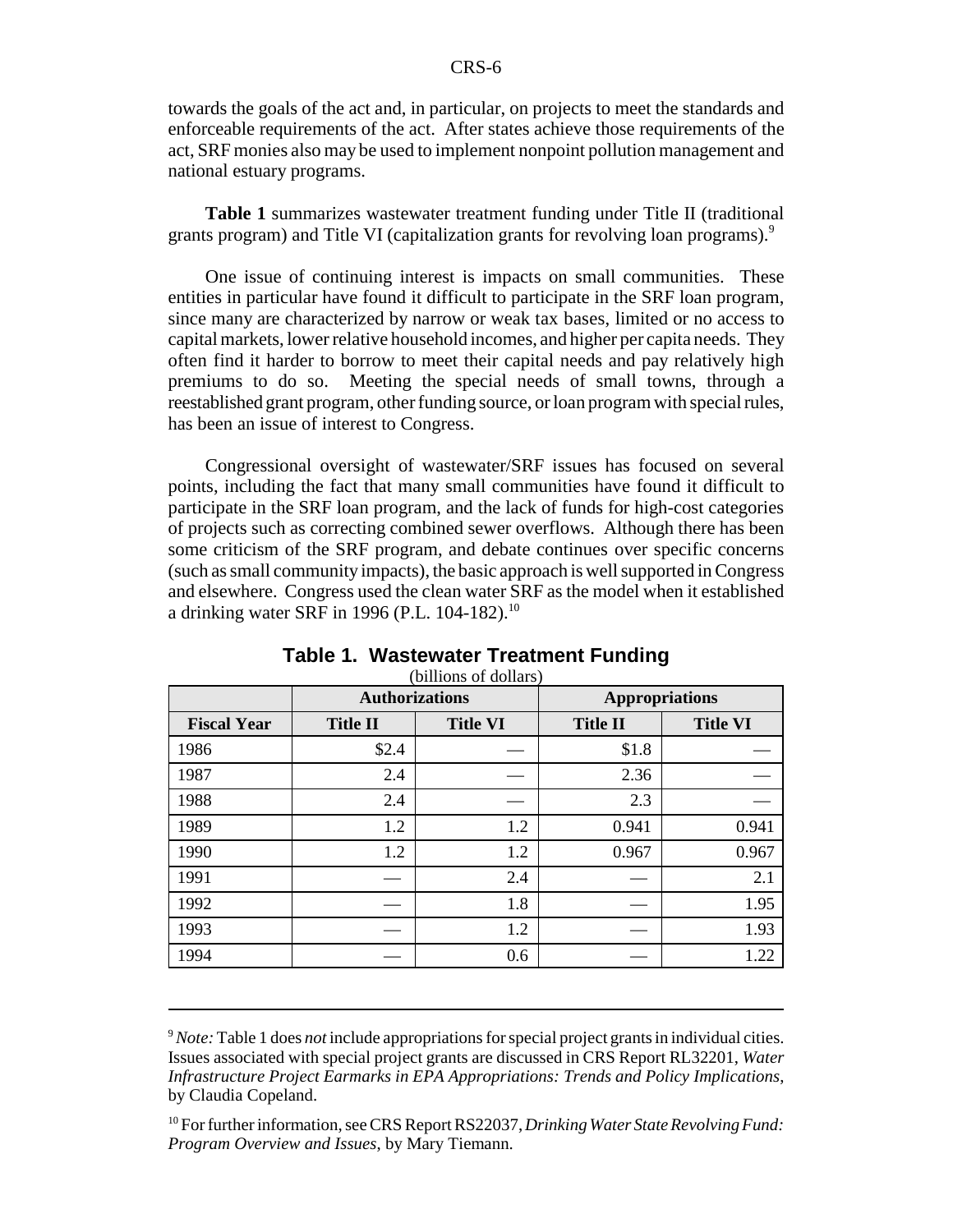|                    | <b>Authorizations</b> |                 | <b>Appropriations</b> |                 |
|--------------------|-----------------------|-----------------|-----------------------|-----------------|
| <b>Fiscal Year</b> | <b>Title II</b>       | <b>Title VI</b> | <b>Title II</b>       | <b>Title VI</b> |
| 1995               |                       |                 |                       | 1.24            |
| 1996               |                       |                 |                       | 2.07            |
| 1997               |                       |                 |                       | 0.625           |
| 1998               |                       |                 |                       | 1.35            |
| 1999               |                       |                 |                       | 1.35            |
| 2000               |                       |                 |                       | 1.345           |
| 2001               |                       |                 |                       | 1.35            |
| 2002               |                       |                 |                       | 1.35            |
| 2003               |                       |                 |                       | 1.34            |
| 2004               |                       |                 |                       | 1.34            |
| 2005               |                       |                 |                       | 1.09            |
| 2006               |                       |                 |                       | 0.887           |

#### **Nonpoint Pollution Management**

The 1987 amendments added a new Section 319 to the act. It required states to develop and implement programs to control nonpoint sources of pollution, or rainfall runoff from farm and urban areas, as well as construction, forestry, and mining sites. Previously, they had largely focused on controlling point sources, while helping states and localities to plan for management of diverse nonpoint sources. Yet, as industrial and municipal sources have abated pollution, uncontrolled nonpoint sources have become a relatively larger portion of remaining water quality problems — perhaps contributing as much as 50% of the nation's water pollution. Thus, the addition of Section 319 to the act was intended to strengthen the law regarding this major contributor to water pollution, which previously had received limited attention. At issue today is what progress is being made to manage nonpoint source pollution and what additional efforts may be needed involving Section 319 or other public and private activities. Some observers are critical of the largely voluntary nature of the Section 319 program, consisting of "all carrot but no stick," while others argue that the types of individual land management decisions that are needed to manage nonpoint source pollution cannot be regulated in the same ways that industrial sources are controlled.

States were required to identify waters not expected to meet water quality standards because of nonpoint source pollution and to implement plans for managing pollution from runoff. Federal grants totaling \$400 million were authorized to cover as much as 60% of the costs of implementing a state's management plan.

The funding issue has become more urgent as states moved from assessment and plan development to management, since Congress intended that Section 319 funds be used primarily to implement nonpoint pollution controls on the ground. EPA has urged states to use a portion of monies that they receive under Section 106 of the act (water quality program assistance grants) for nonpoint source activities. But, doing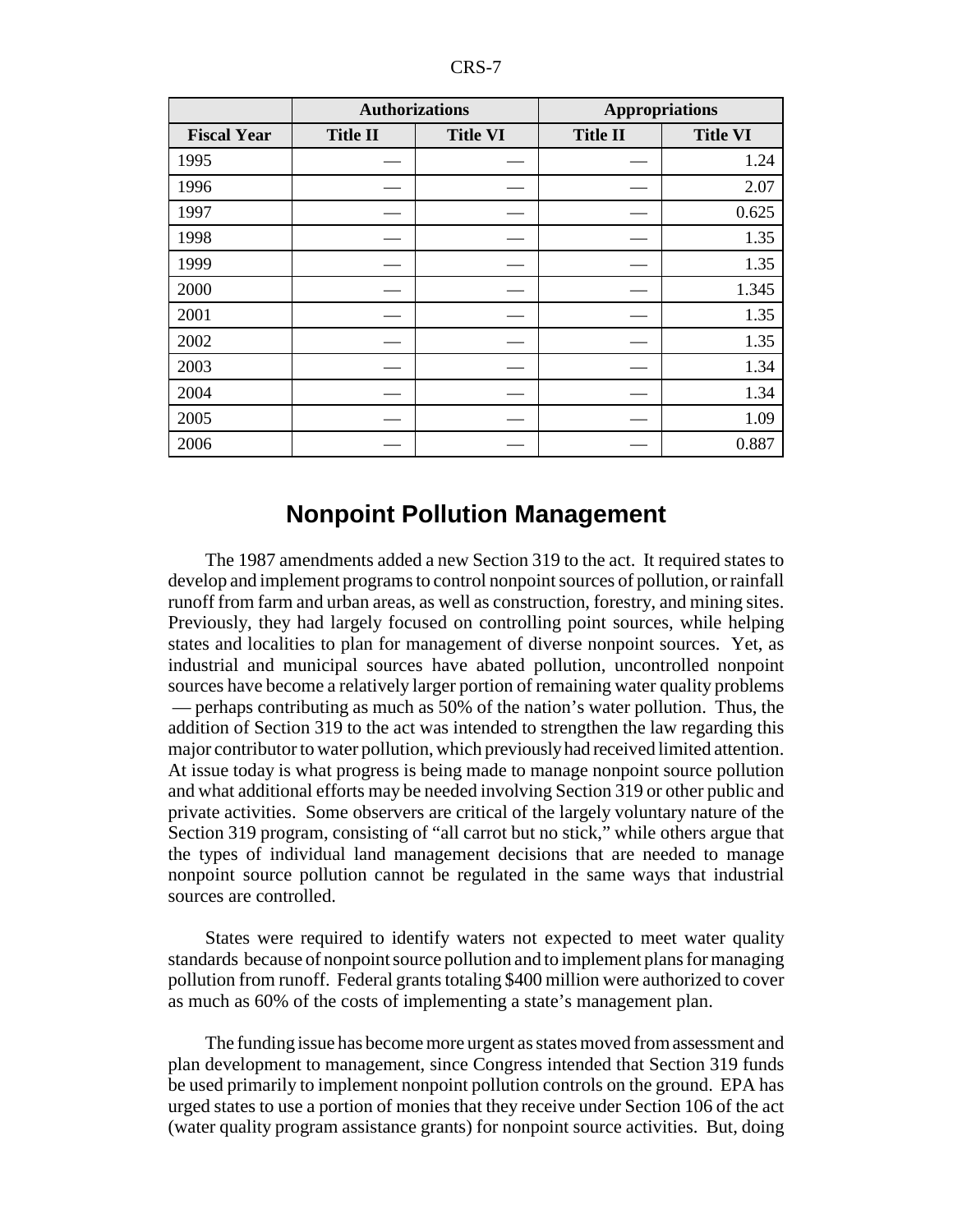so utilizes money otherwise needed for core state efforts, such as permit issuance, monitoring, enforcement, etc. Several concerns have been raised about the Section 319 program.

**Adequacy of Plans.** Whether state plans have comprehensively addressed nonpoint pollution problems is a lingering question. Some environmental groups criticize EPA for providing inadequate guidance on methods, or management practices, to advance control of nonpoint sources beyond known problems and existing implementation steps, such as voluntary compliance and public education. Moreover, some believe that states should be required to repeat the nonpoint source assessments, which were one-time-only activities under the 1987 law, in order to reflect improvements in technical and scientific information.

**Funding.** Precise estimates of the cost to manage nonpoint source pollution are not available, because so much depends on the site-specific nature of problems and solutions. However, in 1994 EPA estimated that current and planned spending by private sources, states, and cities under provisions of current law is between \$750 million and \$1.1 billion per year. Without adequate funding to implement state management plans, it is doubtful that much will be achieved under Section 319 to control nonpoint source pollution.

Because agricultural activities are known to be a significant source of nonpoint pollution nationwide, the adequacy of efforts to address these sources has received much attention. Questions have been raised about the EPA state grant program's efficacy and overlap with farm bill conservation funding, leading to proposed reductions in FY2004 and FY2005 appropriations for Section 319 funds. In particular, the White House Office of Management and Budget (OMB) found that EPA had not demonstrated results under the program and has urged the agency to shift its focus away from implementing projects in agricultural areas and toward implementing plans in impaired waters. State officials have been concerned that OMB is not fully aware of the extent to which Section 319 funds address a range of nonpoint pollution control needs beyond the agricultural sector.

**Program Changes.** In the mid-1990s, EPA and states negotiated changes intended to give the 319 program a new framework by giving states more flexibility. As a result, in 1996, EPA issued revised guidance concerning state management of nonpoint source programs that is intended to recognize that federal and state processes need to be streamlined to increase program effectiveness and to speed progress towards solving nonpoint pollution problems. The revised guidance outlines nine key elements to be reflected in state programs (e.g., strong partnerships with stakeholders, explicit short- and long-term goals for protecting surface and ground waters). States that meet the nine criteria can be designated as leadership states, making them eligible for incentives such as multi-year grants, reduced amount and frequency of reporting, and self-assessment by states themselves. These incentives contrast with the previous program approach, in which states competed for grants and those that did not meet particular requirements received less grant money.

**Significance for TMDLs.** Attention has focused on nonpoint source management efforts as a result of recent emphasis by EPA and states on meeting TMDL requirements (see "TMDL Requirements," next). Scrutiny of nonpoint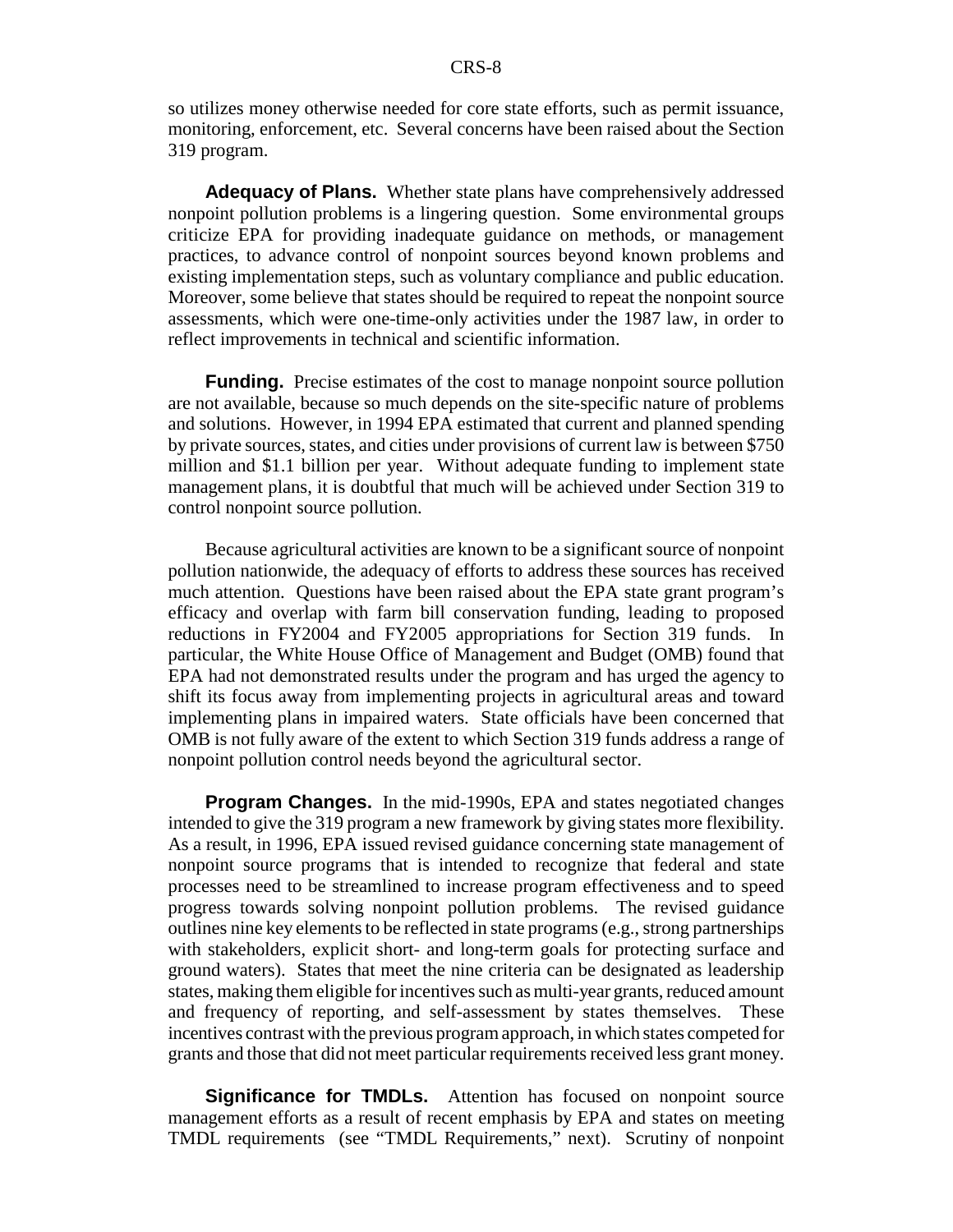pollution problems and how they are being addressed has intensified as policymakers and program officials assess additional steps to continue progress towards the act's water quality goals. For several years, EPA has been explicitly linking implementation of Section 319 with TMDL activities. For example, in 2001, EPA published guidance saying that grants awarded under Section 319 should have a concentrated focus on the development and implementation of TMDLs for nonpoint sources of pollution, although funds will still be awarded to activities other than TMDLs. However, states and agricultural interests criticized the guidance as being too restrictive, and in August 2002, EPA modified the guidance which continues to encourage development of nonpoint source TMDLs but gives states more flexibility to do so, especially in areas that lack formally established TMDLs. Since FY2001, \$100 million of Section 319 grant funds (which totaled \$204 million in FY2006, for example) is being devoted annually to developing and implementing nonpoint source TMDLs.

#### **Total Maximum Daily Load (TMDL) Requirements**

In the 1972 Clean Water Act, Congress recognized that, in many cases, pollutant controls implemented by industry and municipalities would be insufficient to attain water quality standards, due in part to pollutant contributions from unregulated sources. Thus, Section 303(d) of the Clean Water Act requires states to identify water segments that remain impaired even after application of pollution control technology and develop "total maximum daily loads" (TMDLs) that set the maximum amount of pollution that a water body can receive without violating water quality standards. If a state fails to do so, EPA is required to develop a priority list for the state and make its own TMDL determination. Most states have lacked the resources to do TMDL analyses, which involve complex assessment of point and nonpoint sources and mathematical modeling, and EPA has both been reluctant to override states and has also lacked resources to do the analyses. Thus, for many years there was little implementation of the provision that Congress enacted in 1972. At issue today is continuing controversy over implementation of this program which is intended to address uncontrolled sources of water quality impairment and efforts to revise the rules and requirements for it.

In recent years, national and local environmental groups have filed lawsuits in 38 states against EPA and states for failure to fulfill requirements of the act. Of the suits tried or settled to date, 22 have resulted in court orders requiring EPA to develop TMDLs expeditiously. EPA and state officials have been concerned about diverting resources from other high-priority water quality activities in order to meet the courts' orders. In 1996, EPA created an advisory committee to solicit advice on the TMDL problem. Recommendations from the advisory committee formed the basis of program changes that EPA proposed in August 1999. This proposal set forth criteria for states, territories, and authorized Indian tribes to identify impaired waters and establish all TMDLs within 15 years. It proposed more comprehensive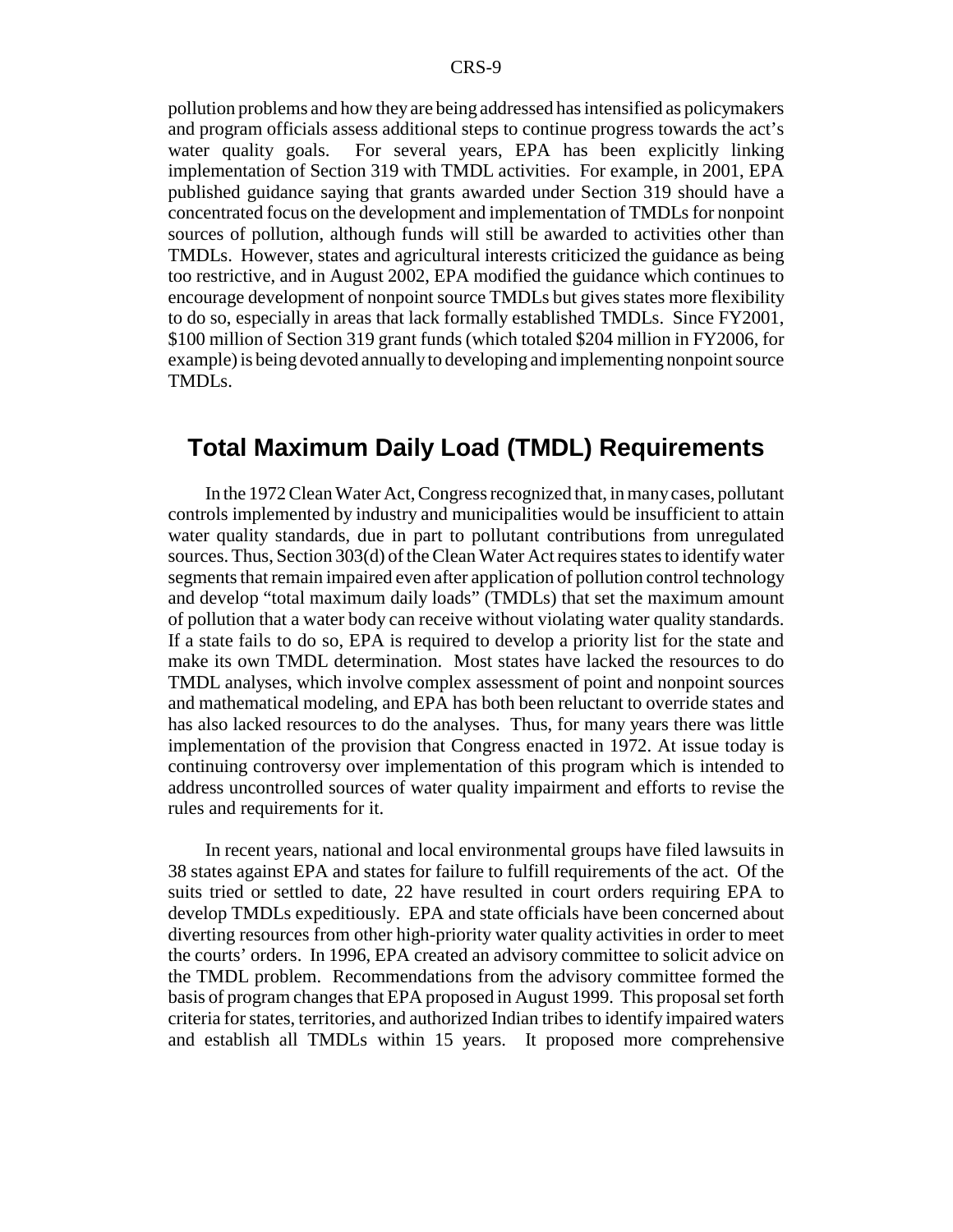assessments of waterways, detailed cleanup plans, and timetables for implementation.<sup>11</sup>

The 1999 proposal was highly controversial because of issues such as burdens on states to implement a revised TMDL program and potential impacts on some agriculture and forestry sources which are not now subject to CWA regulations. The controversies also drew congressional attention, and 13 congressional hearings were held during the 106th Congress by four separate House and Senate committees. Public and congressional pressure on EPA to revise or withdraw the TMDL proposal entirely was great. Several bills to modify EPA's TMDL proposals or delay implementation of final rules were introduced, but none was enacted.

TMDL issues also were addressed in FY2001 appropriations bills. In July 2000, Congress approved an FY2001 Military Construction and emergency supplemental appropriations bill that included a provision to prevent EPA from spending any funds in FY2000 or FY2001 to finalize or implement new TMDL rules. President Clinton signed the bill, in spite of the TMDL restriction, which the Administration opposed (P.L. 106-246). However, the EPA Administrator signed the new rules two days before the President signed the bill but delayed the effective date until October 2001, when the limitation in P.L. 106-246 would expire. EPA's signing of the rule before the rider took effect led to more criticism.

The FY2001 appropriations act providing funds for EPA, P.L. 106-377, included report language mandating studies by the National Academy of Sciences (NAS) and EPA on the scientific basis of the TMDL program and on the potential costs to states and businesses of implementing the revised TMDL rules. The NAS report, examining the role of science in the TMDL program, was issued in June  $2001<sup>12</sup>$  It did not specifically analyze the July 2000 revised regulations. The NAS panel concluded that scientific knowledge exists to move forward with the TMDL program and recommended that EPA and states use adaptive implementation for TMDL development. In many cases, the report said, water quality problems and solutions are obvious and should proceed without complex analysis. In other cases, solutions are more complex and require a different level of understanding and something like phased implementation. A House Transportation subcommittee held a hearing on the NAS report in June 2001. In August 2001, EPA issued a draft report on costs of the 2000 TMDL program. It estimated that average annual costs to states and EPA of developing TMDLs could be \$63-\$69 million, while implementation costs for pollutant sources could be between \$900 million and \$4.3 billion per year, depending on states' actions.<sup>13</sup> The General Accounting Office (now the Government Accountability Office) reported in 2002 that inconsistent monitoring, data collection,

<sup>11</sup> For additional information, see CRS Report 97-831, *Clean Water Act and Total Maximum Daily Loads (TMDLs) of Pollutants*, by Claudia Copeland.

<sup>12</sup> National Research Council, National Academy of Sciences, *Assessing the TMDL Approach to Water Quality Management,* National Academy Press, Washington, DC., June 2001, 82 p.

<sup>13</sup> U.S. Environmental Protection Agency, *The National Costs of the Total Maximum Daily Load Program (Draft Report),* EPA 841-D-01-003, Aug. 1, 2001, 1 vol.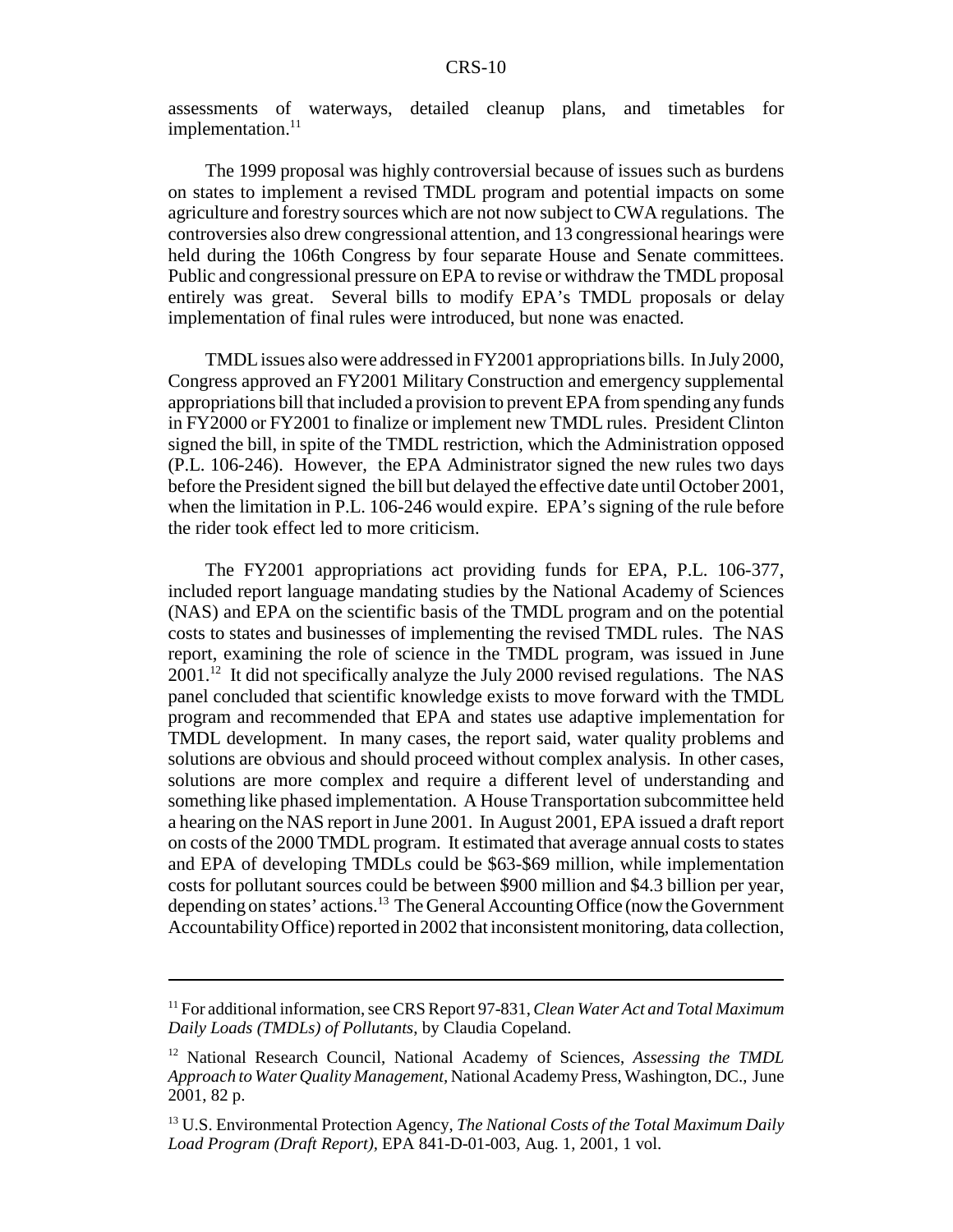and listing procedures used by states to identify impaired waters have hindered efforts to develop effective TMDL programs.<sup>14</sup>

The Bush Administration announced in October 2001 that it would delay the effective date of the 2000 rule until April 30, 2003, to allow for further review. That announcement came after a federal court granted the Administration's request for a similar 18-month suspension of litigation which challenged the regulation (nearly a dozen interest groups sued EPA over various parts of the TMDL rule). A House Transportation and Infrastructure subcommittee held an oversight hearing in November 2001 concerning EPA's plans to revise the rule. Most recently, on March 19, 2003, EPA withdrew the July 2000 TMDL rule (68 Federal Register 13607). EPA officials said that additional time beyond May 2003 was needed to decide whether and how to revise the current program and that allowing the rule to take effect would have disrupted ongoing review efforts. In the interim and continuing for the present time, current program requirements under existing regulations issued in 1992 and court-sanctioned TMDL schedules remain in place.

Having withdrawn the 2000 rule, EPA has reportedly been considering other options, including initiating an entirely new rule, but no specific plans have been announced. In mid-2002, EPA developed a draft revised rule that it informally circulated among interest groups and federal agencies for many months, but no formal proposal has occurred. One EPA view, widely reported, is that a new rule is not essential, because EPA believes that states are and will continue to improve the pace at which TMDLs are established, even under existing rules. Most environmentalists say that, short of retaining the 2000 rule, the best action would be to leave the 1992 rules in place, because, despite flaws, those rules are preferable to a new rule that might significantly weaken the program. States, cities, and industry groups have urged EPA to develop a new rule with more flexibility than either the 1992 regulations or the 2000 revisions.

#### **Other Issues**

A number of other issues affecting efforts to achieve the goals and objectives of the Clean Water Act continue to receive attention, as well.

**Stormwater Discharges.** EPA has struggled since the 1970s to regulate industrial and municipal stormwater discharges in a workable yet comprehensive manner. In P.L. 100-4, Congress established firm deadlines and priorities for EPA to require permits for discharges of stormwater that are not mixed or contaminated with household or industrial waste. EPA issued rules in November 1990 (21 months after the statutory deadline) that addressed Phase I of the program, detailing the process of applying for stormwater permits for industries, medium and large municipalities, and construction sites larger than 5 acres. The agency worked with an advisory committee of stakeholders beginning in 1994 to develop rules for

<sup>14</sup> U.S. Government Accountability Office, *Water Quality: Inconsistent State Approaches Complicate Nation's Efforts to Identify Its Most Polluted Waters*, GAO-02-186, June 2001, 41 p.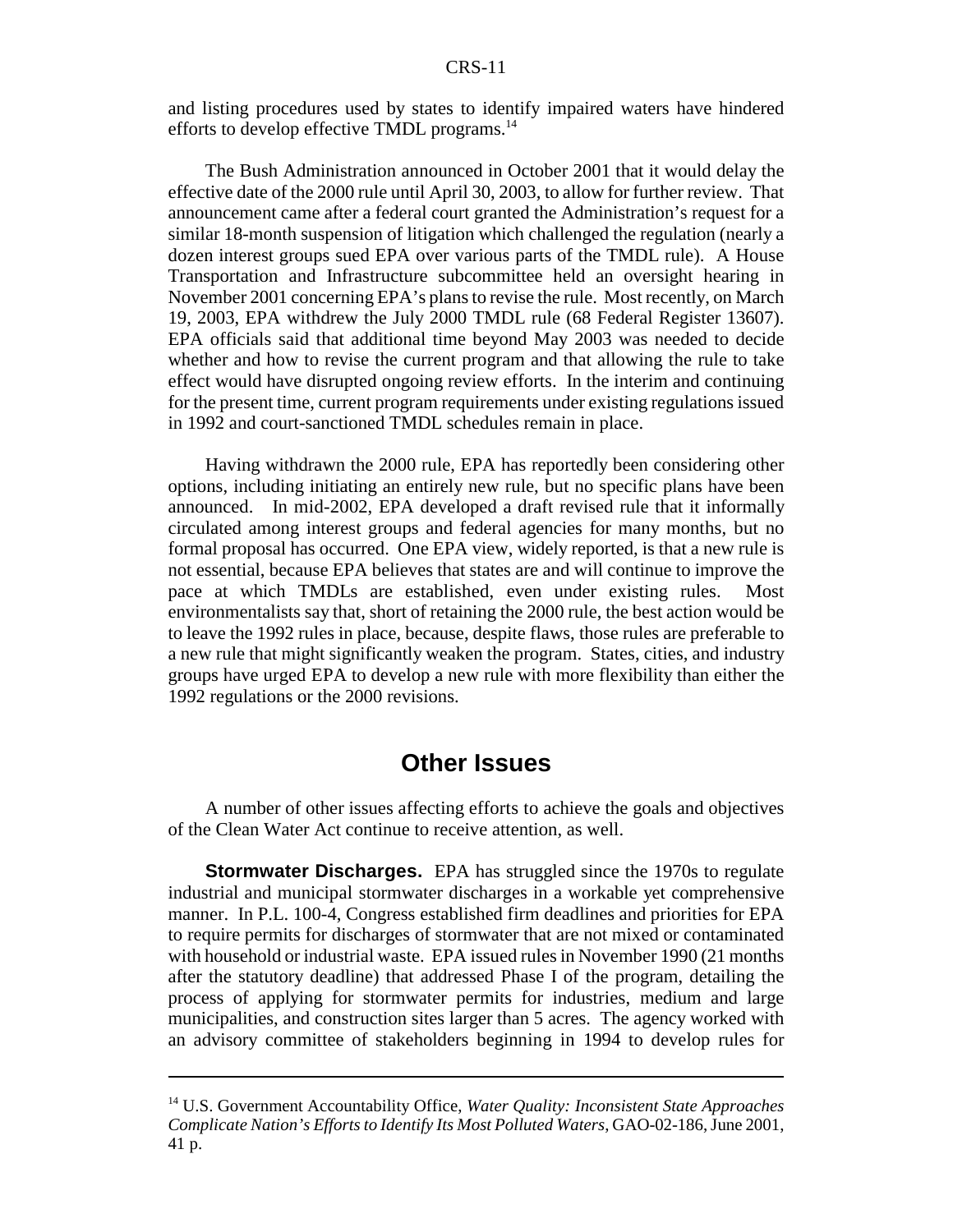#### CRS-12

regulating smaller stormwater dischargers, which were not covered by the 1990 rules. Rules for smaller dischargers (unregulated industries, small construction sites, and small cities), Phase II of the program, were issued in October 1999. The burden of complying with the rules continues to be an issue with many affected industries and municipalities, especially small cities, which faced compliance deadlines beginning in March 2003.15

Stormwater issues were addressed in one provision of omnibus energy legislation in the  $109<sup>th</sup>$  Congress. As the March 2003 compliance deadline approached for Phase II small construction sites to comply with existing stormwater permit rules, EPA proposed a two-year extension of those rules for small oil and gas construction sites, to allow the agency to assess the economic impact on that particular industry. In March 2005, EPA again extended the deadline, until June 2006. During this time, Congress considered a legislative solution, which it enacted in Section 323 of H.R. 6, the Energy Policy Act of 2005. It provides a permanent exemption from stormwater runoff rules for the construction of exploration and production facilities by oil and gas companies or the roads that service those sites.

Industry officials said that EPA's original stormwater rule created costly permitting requirements, even though the short construction period for drilling sites carries little potential for stormwater runoff pollution. The provision in H.R. 6 makes EPA's temporary delay permanent and makes it applicable to construction activities at all oil and gas development and production sites, regardless of size, including those covered by an earlier Phase I of the stormwater program. Opponents argued that the provision did not belong in the energy legislation and that there was no evidence that construction at oil and gas sites causes less pollution than other construction activities. Congress passed the conference report on H.R. 6, with the oil and gas stormwater provision, in July 2005. President Bush signed it into law on August 8 (P.L. 109-58). In June 2006, EPA promulgated a rule to conform the CWA to these provisions of P.L. 109-58.<sup>16</sup>

**Combined and Separate Sewer Overflows.** A total of 772 municipalities have combined sewers where domestic sanitary sewage, industrial wastes, infiltration from groundwater, and stormwater runoff are collected. These systems serve approximately 40 million persons, mainly in older urban and coastal cities. Normally (under dry-weather conditions), the combined wastes are conveyed to a municipal sewage treatment plant.

Properly designed, sized, and maintained combined sewers can be an acceptable part of a city's water pollution control infrastructure. However, combined sewer overflow (CSO) occurs when the capacity of the collection and treatment system is exceeded due to high volumes of rainwater or snowmelt, and the excess volume is

<sup>15</sup> For further information, see CRS Report 97-290, *Stormwater Permits: Status of EPA's Regulatory Program*, by Claudia Copeland.

<sup>&</sup>lt;sup>16</sup> U.S. Environmental Protection Agency, "Amendments to the National Pollutant Discharge Elimination System (NPDES) Regulations for Storm Water Discharges Associated with Oil and Gas Exploration, Production, Processing, or Treatment Operations, or Transmission Facilities," 71 *Federal Register* 33628, June 12, 2006.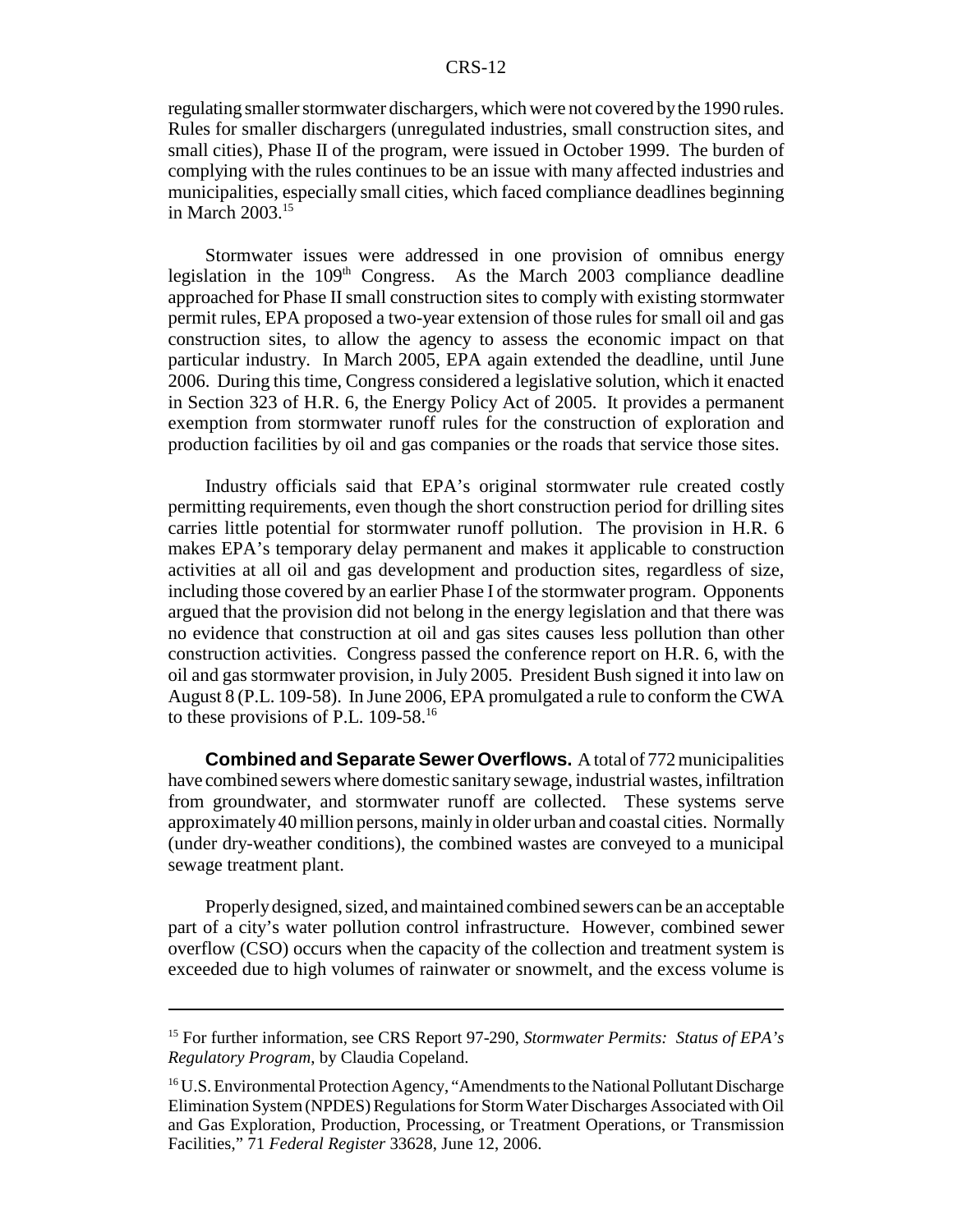diverted and discharged directly into receiving waters, bypassing the sewage treatment plants. Often the excess flow that contains raw sewage, industrial wastes, and stormwater is discharged untreated. Many combined sewer systems are found in coastal areas where recreational areas, fish habitat and shellfish beds may be contaminated by the discharges.

In 1994, following negotiations with key stakeholder groups, EPA issued a CSO permitting strategy. Cities were to implement nine minimum controls by January 1, 1997 (e.g., proper operation and maintenance programs for sewer systems and pollution prevention programs). The EPA strategy did not contain a deadline for issuance of permits or for controlling CSOs. Deadlines will be contained in plans developed by permitting authorities, which primarily are states. Controls are available and generally are based on combinations of management techniques (such as temporary retention of excess flow during storm events) and structural measures (ranging from screens that capture solids to construction of separate sewer systems). EPA officials stated in 1998 that only about one-half of the cities with combined sewers implemented the minimum measures called for in the 1994 strategy. EPA is now working with states to remind cities of their obligations to address CSO problems. However, a formal enforcement strategy is not contemplated.

A more recent issue concerning some cities is the problem of overflows from municipal separate sanitary sewers (SSOs) that are not CSOs because they transport only sanitary wastes. Discharges of untreated sewage from these sewers occur from manholes, broken pipes and deteriorated infrastructure, and undersized pipes, and can occur in wet or dry weather. EPA estimates that there are about 18,000 municipalities with separate sanitary sewers, all of which can, under certain circumstances, experience overflows. No explicit EPA or statutory control policy currently exists. In 1995, EPA convened a stakeholders' group to discuss how to address those overflows that pose the highest environmental and public health risk first. On January 5, 2001, the Clinton Administration finalized regulations to improve the operation of municipal sanitary sewer collection systems, reduce the frequency and occurrence of overflows, clarify the existing CWA prohibition on SSO discharges, and clarify circumstances appropriate for enforcement action. The Clinton proposal was not finalized and remains under review by the Bush Administration.

Funding for CSO and SSO projects is a major concern of states and cities. The most recent clean water needs survey estimating the cost of projects to meet objectives of the CWA found that the largest needs category, totaling \$51 billion, is to address CSOs. EPA estimates that costs to restrict SSOs are \$88.5 billion. In December 2000, Congress passed legislation, the Wet Weather Water Quality Act, authorizing a two-year \$1.5 billion grant program to reduce wet weather flows from municipal sewer systems, both CSOs and SSOs. This bill was included in the FY2001 consolidated appropriations bill (Section 112 of Division B, P.L. 106-554), which codified EPA's CSO policy on sewer overflows (discussed above). Congress provided no appropriations for these wet weather grants during the two years of authorization (FY2002-FY2003).

**Wetlands.** Public debate over the nation's wetlands has come to focus on questions of the effectiveness and costs of wetland resource protection efforts, rather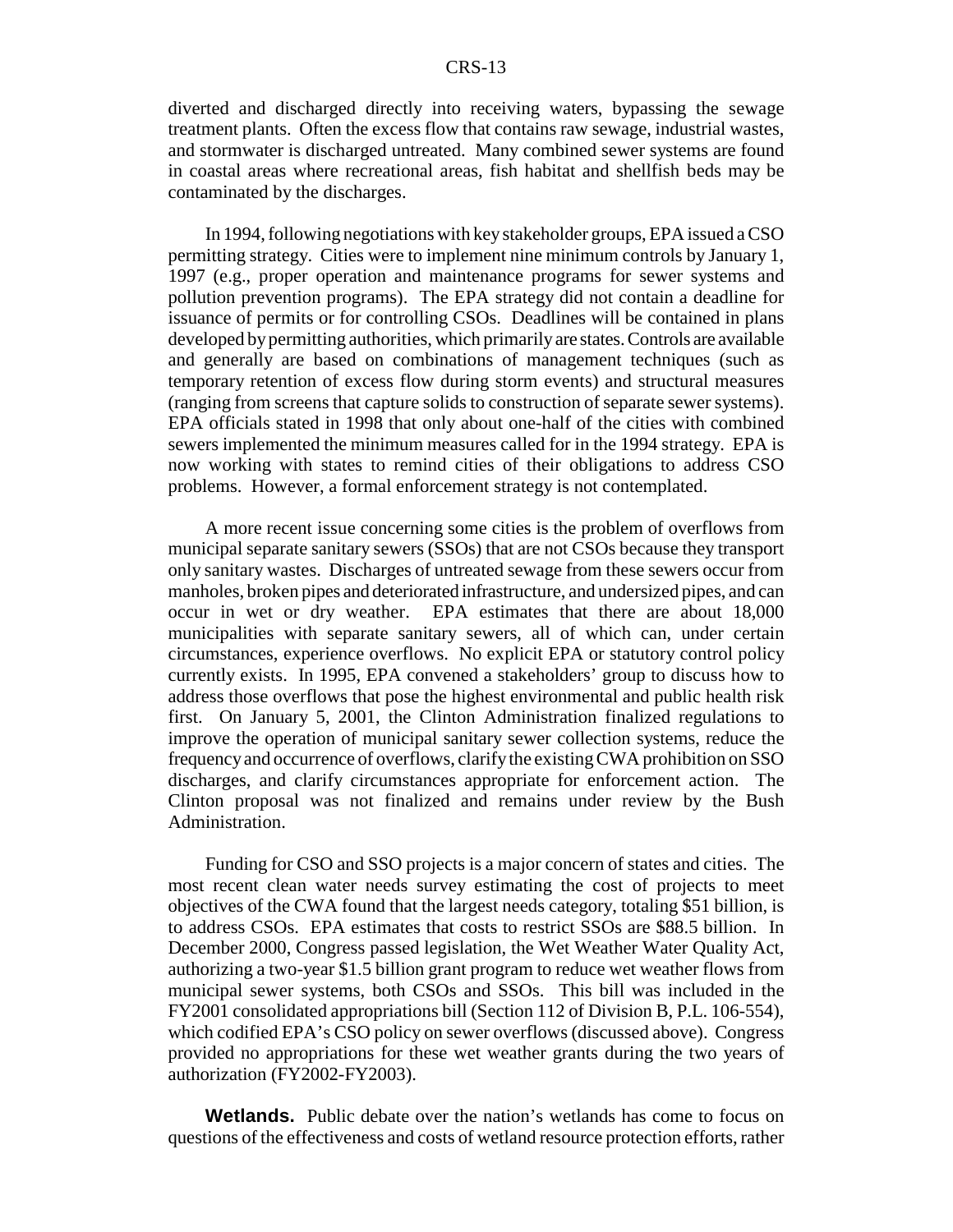#### CRS-14

than on whether such resources should be preserved. The permit program authorized by Section 404 of the Clean Water Act is one of the major federal programs that protects wetlands. However, environmentalists and others have criticized Section 404 as being inadequate to prevent the continuing loss of wetlands, due to statutory exemption of certain types of actions on farmlands and weak enforcement. Those wishing to develop wetlands maintain that existing laws are already an intrusion on private land-use decisions and that further federal involvement is unwarranted.

How best to protect remaining wetlands and regulate activities taking place in wetlands has become one of the most contentious environmental policy issues facing Congress and was a prominent element of clean water debate during the 103rd and 104th Congresses. Although there has been no recent legislative activity on Section 404, committee hearings were held on several issues arising from judicial decisions, administrative actions of interest, and implementation of current law. Particular attention has focused on issues related to a 2001 Supreme Court case which narrowed the government's regulatory jurisdiction over isolated waters, *Solid Waste Agency of Northern Cook County (SWANCC) v. U.S. Army Corps of Engineers* (531 U.S. 159 (2001)). Since that ruling, some federal courts have interpreted *SWANCC* narrowly, thus limiting its effect on current permit rules, while a few have read the decision more broadly.

On February 21, 2006, the Supreme Court heard arguments in two more cases brought by landowners (*Rapanos v. United States*; *Carabell v. U.S. Army Corps of Engineers*) seeking to narrow the scope of the Section 404 permit program. The Court's ruling was issued on June 19 (*Rapanos , v. United States*, 126 S.Ct. 2208 (2006)). In a 5-4 decision, a plurality of the Court, led by Justice Scalia, held that the lower court had applied an incorrect standard to determine whether the wetlands at issue are covered by the CWA. Justice Kennedy joined this plurality to vacate the lower court decisions and remand the cases for further consideration, but he took different positions on most of the substantive issues raised by the cases, as did four other dissenting justices. Early judgments by legal observers suggest that the implications of the ruling (both short-term and long-term) are far from clear. Because the several opinions written by the justices did not draw a clear line regarding what wetlands and other waters are subject to federal jurisdiction, one likely result is more case-by-case determinations and continuing litigation. There also could be renewed pressure on the Corps and EPA to clarify the issues through an administrative rulemaking.17 The Senate Environment and Public Works Committee held a hearing on issues raised by the Court's ruling on August 1, 2006. Members and a number of witnesses urged EPA and the Corps to issue new guidance to clarify the scope of the ruling. Federal officials testifying before the committee said that they hope to do so, but they did not indicate when new guidance would be released.

On January 15, 2003, EPA and the Corps issued guidance to their staffs in the field for regulating in light of *SWANCC* and related cases. At the same time, the

<sup>&</sup>lt;sup>17</sup> For additional information, see CRS Report RL33263, *The Wetlands Coverage of the Clean Water Act is Revisited by the Supreme Court: Rapanos and Carabell,* by Robert Meltz and Claudia Copeland.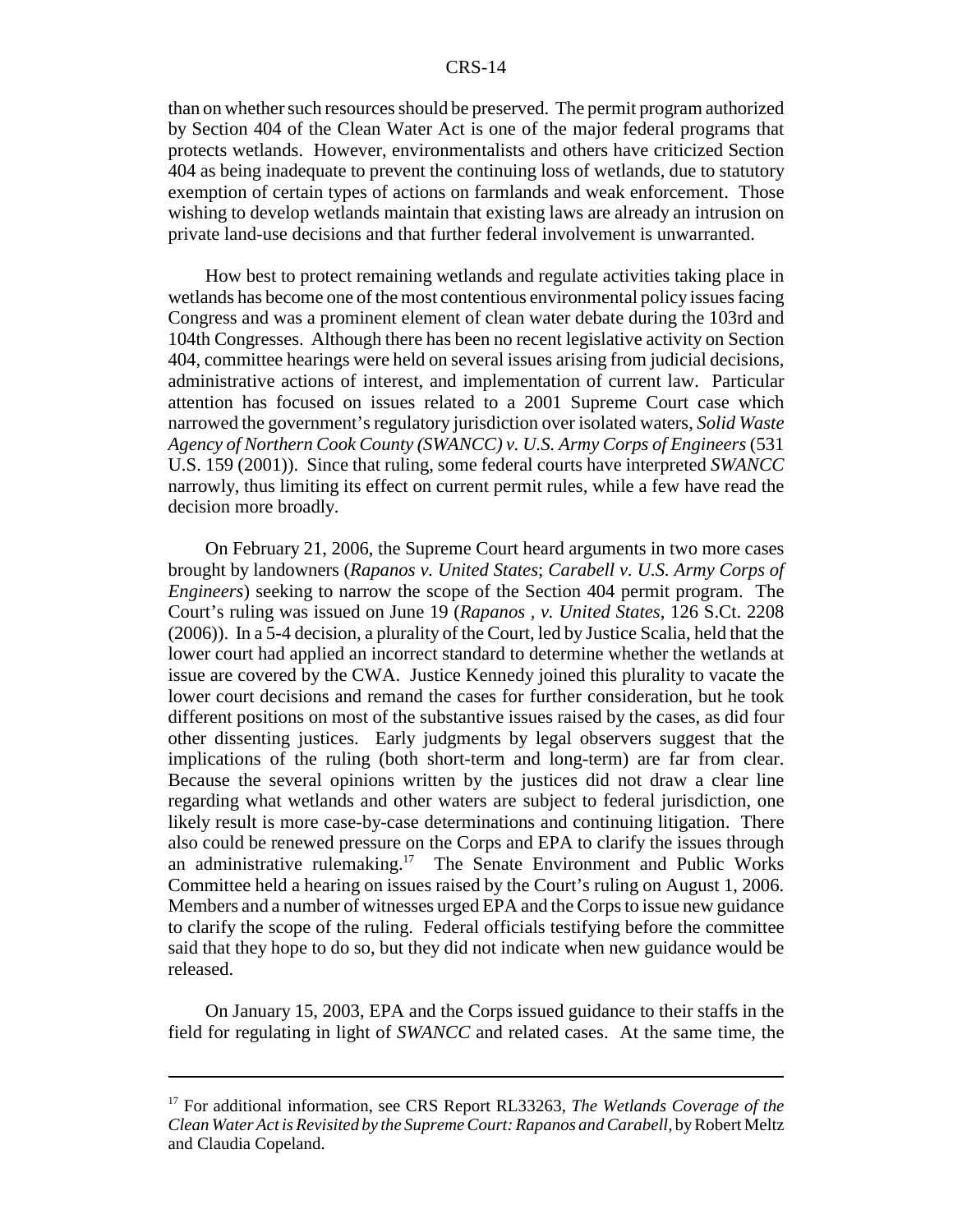agencies issued an advanced notice of proposed rulemaking (ANPRM), seeking public comment on possible rule changes not yet proposed but which may be needed in response to the legal decisions. The agencies received more than 130,000 public comments on the ANPRM, most of them negative, according to EPA and the Corps. Since the 2001 ruling, House and Senate committees have held several hearings to examine issues and frustrations arising from government and judicial interpretations of the decision. In December 2003, EPA and the Corps announced that the Administration would not pursue development of rule changes concerning federal regulatory jurisdiction over isolated wetlands. The EPA Administrator said that the Administration wanted to avoid a contentious and lengthy rulemaking debate over the issue. Environmentalists and state representatives expressed relief at the announcement. Interest groups on all sides have been critical of confusion in implementing the 2003 guidance, which constitutes the main tool for interpreting the reach of the *SWANCC* decision. However, environmentalists remain concerned about diminished protection resulting from the 2003 guidance, while developers said that without a new rule, confusing and contradictory interpretations of wetland rules likely will continue.<sup>18</sup>

**Strategy Concerning Animal Feeding Operations.** As noted previously, EPA's water quality reports identify agricultural activities as the leading contributor to water quality impairments nationwide. Animal feeding operations (AFOs) are only a subset of the agriculture category, but because more than half of the states specifically identify AFOs as contributing to impairments, public and policy attention has increased on how to minimize public health and environmental impacts of runoff from them. AFOs are agricultural facilities that confine livestock feeding activities, thus concentrating animal populations and waste. Animal waste is frequently applied to land for disposal and to utilize the nutrient value of manure to benefit crops. If not managed properly, however, it can pose risks to water quality and public health, contributing pollutants such as nutrients, sediment, pathogens, and ammonia to the environment. In 1999, EPA and the U.S. Department of Agriculture initiated a national AFO strategy to improve compliance and strengthen regulations that are intended to control adverse environmental impacts of these agricultural activities.

Clean water regulations, issued in the 1970s, required discharge permits for the largest AFOs, termed confined animal feeding operations (CAFOs). However, EPA acknowledged that compliance and enforcement of these permit rules was poor (less than one-third of covered facilities actually have permits) and that the regulations themselves were outdated. In December 2000, EPA proposed a rule to increase the number of AFOs required to obtain CWA permits and to restrict land application of animal wastes. In May 2001, a House Transportation and Infrastructure subcommittee held an oversight hearing on the proposal. Issues that Congress has addressed include impacts and costs imposed on the agricultural sector, especially small farmers, and how the proposed combination of regulatory and incentive-based

<sup>18</sup> For additional information, see CRS Report RL33483, *Wetlands: An Overview of Issues*, by Jeffrey Zinn and Claudia Copeland.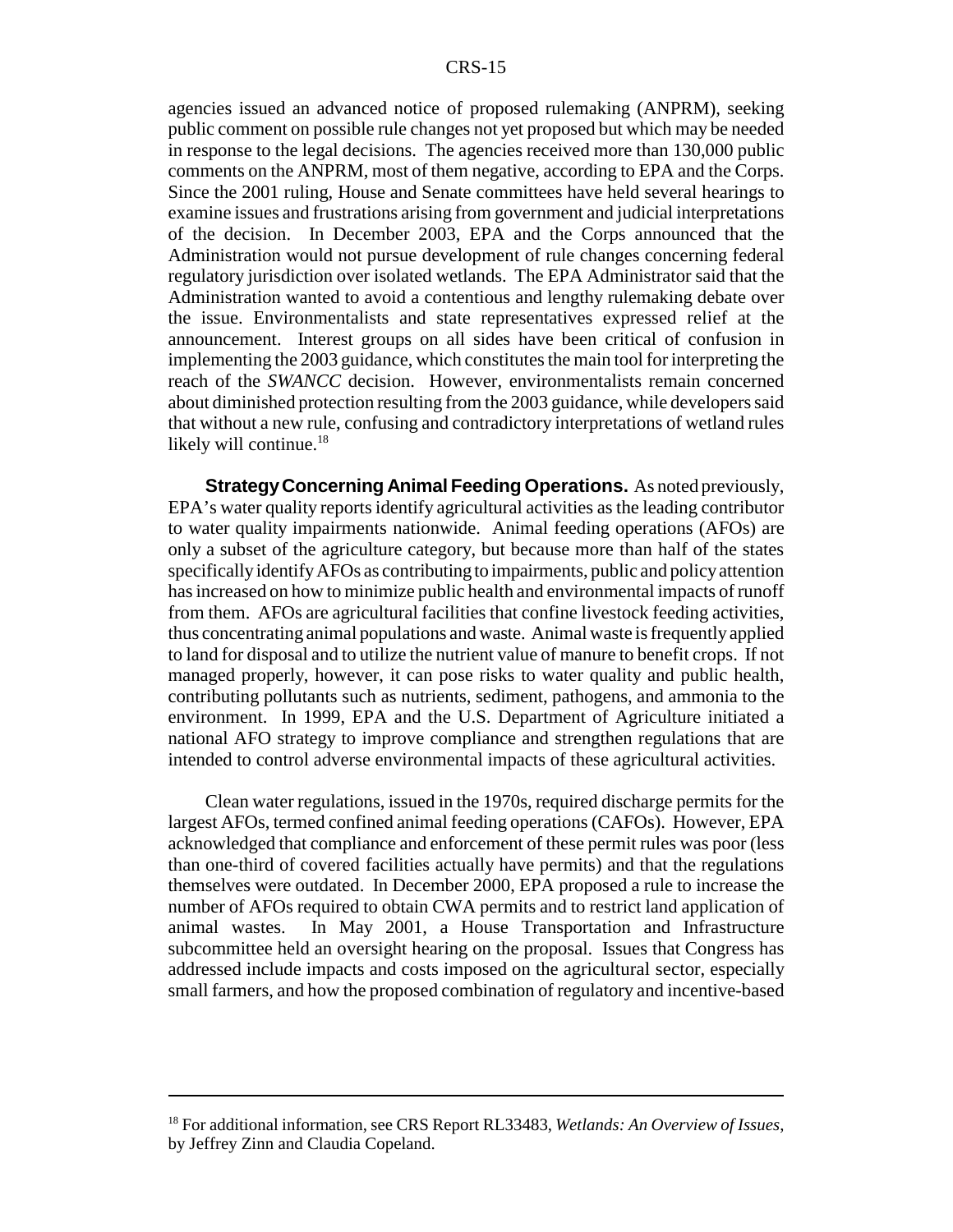measures in the 1999 National AFO Strategy would achieve control of agricultural runoff that adversely affects water quality.<sup>19</sup>

On December 15, 2002, the EPA Administrator signed a final revised rule to regulate waste discharges from CAFOs. The final rule, which the agency was under court order to issue by December 2002, modified the Clinton Administration's 2000 proposal in a number of areas. The final rule retains much of the structure of the existing rule, such as regulatory thresholds and definitions, but includes requirements for development of nutrient management plans to better manage land application of manure. EPA estimated that 15,500 CAFOs will be regulated by the rule (compared with 26,000-39,000 under the proposal), at an annual compliance cost of \$335 million (versus \$850-\$980 million under the proposal). Farm groups said that the regulations are generally workable and consistent with environmental initiatives in the 2002 farm bill (P.L. 107-171), but environmental groups criticized the rule for inadequately addressing animal waste runoff problems.<sup>20</sup> A January 2003 GAO report concluded that the rule will be ineffective unless EPA increases its oversight of state regulatory programs, which have primary responsibility for ensuring compliance by feedlot operators.<sup>21</sup>

In February 2005, a federal court issued a ruling in a set of challenges to the CAFO rule (*Waterkeeper Alliance, American Farm Bureau, et al. v. EPA*, 399 F.3d 486 (2d Cir. 2005)). The litigation involved challenges to the permitting scheme of the rule, the type of discharges subject to regulation, and the effluent limitations established in the rules. The court upheld major parts of the EPA rule, held in favor of some of industry's challenges, held in favor of several of environmentalists' challenges, and in some cases directed EPA to explain more fully why it did or did not do certain things with regard to specific provisions of the rule. It remanded the rule to EPA in light of the court's ruling. The court overturned the "duty to apply" part of the rule, which industry had challenged, that would require all CAFOs to apply for a permit. It also rejected parts of the rule that had been challenged by environmentalists as inadequate, regarding regulatory review of permits, inclusion of nutrient management plans in CAFO permits, and public participation requirements. The court also directed EPA to clarify its rationale for several technical parts of the 2003 regulations. In June 2006, EPA proposed revisions to the CAFO rules in response to the court's decision and expects to promulgate revised regulations by June  $2007.<sup>22</sup>$ 

<sup>19</sup> For additional information, see CRS Report RL30437, *Water Quality Initiatives and Agriculture*, by Claudia Copeland.

<sup>20</sup> For additional information, see CRS Report RL31851, *Animal Waste and Water Quality: EPA Regulation of Concentrated Animal Feeding Operations*, by Claudia Copeland.

<sup>21</sup> U.S. Government Accountability Office, *Increased EPA Oversight Will Improve Environmental Program for Concentrated Animal Feeding Operations*, GAO-03-285, January 2003, 42 p.

<sup>&</sup>lt;sup>22</sup> For additional information, see CRS Report RL33656, *Animal Waste and Water Quality: EPA's Response to the "Waterkeeper Alliance" Court Decision on Regulation of CAFOs,* by Claudia Copeland.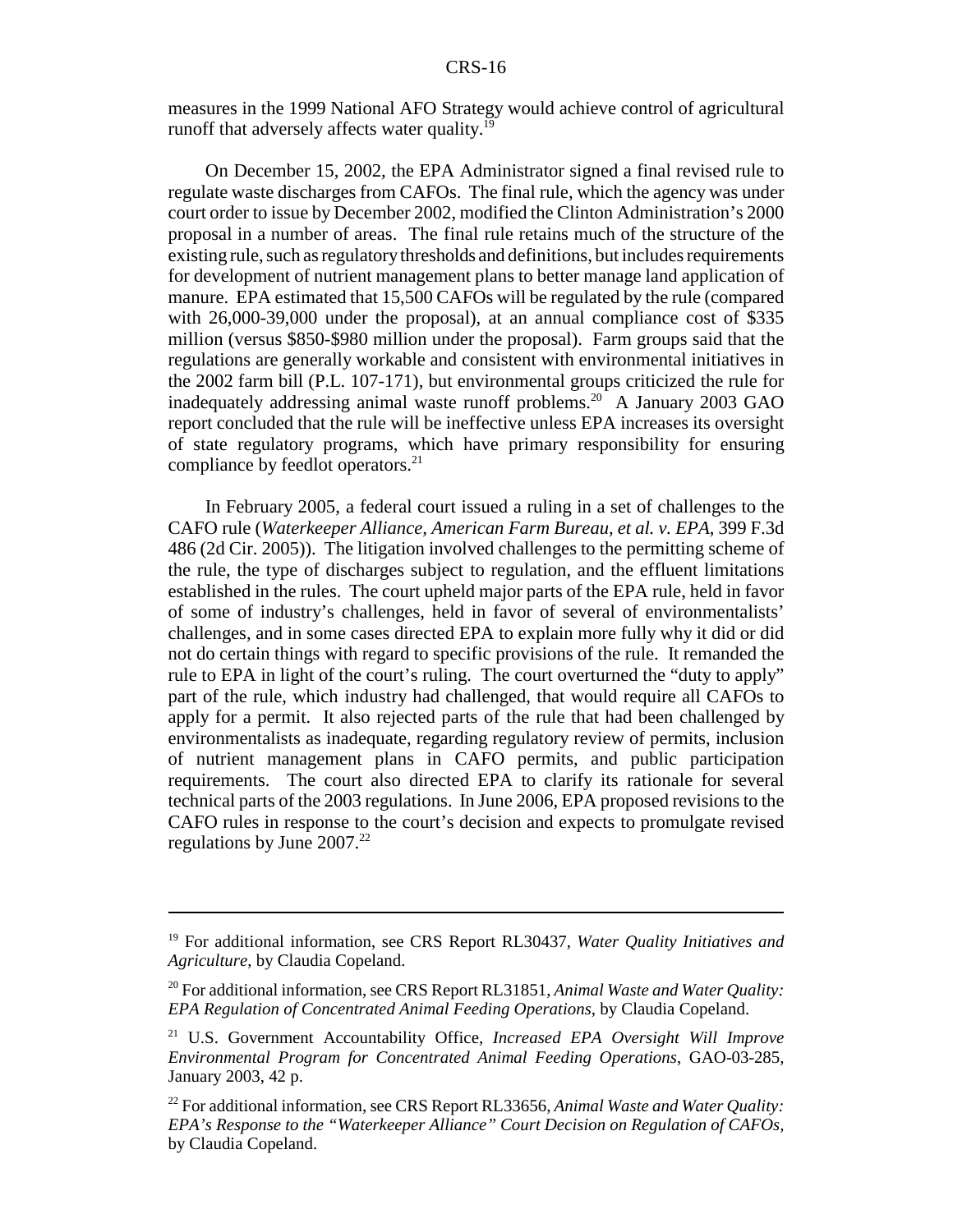#### CRS-17

#### **Continuing Issue: Appropriations and the Federal Budget**

Although the 1987 Clean Water Act amendments dealt extensively with financial aid issues, funding questions have continued to arise and be addressed in the context of appropriations. $^{23}$ 

**FY2007.** The President's FY2007 budget requested \$687.6 million for clean water SRF capitalization grants, 22% less than was appropriated in FY2006 (see following section) and 37% below the FY2005 funding level. As in recent budgets, the Administration proposed no funding for congressionally designated water infrastructure grants, but it did seek a total of \$40.6 million for Administration priority projects in Puerto Rico, Alaska Native villages, and at the U.S.-Mexico border. Advocates of the SRF program (especially state and local government officials) contended that the cuts would impair their ability to carry out needed municipal wastewater treatment plant improvement projects. Administration officials said that cuts for the SRF in FY2007 were necessary because Congress boosted funds above the requested level in FY2005 and FY2006. A group of state environmental officials contended that the budget unfairly targeted state and local environmental grants.

On May 18 the House passed H.R. 5386 (H.Rept. 109-465), providing the requested level of \$687.6 million for clean water SRF grants. The Senate Appropriations Committee approved the same funding level for clean water SRF grants when it reported H.R. 5386 on June 29 (S.Rept. 109-275). However, the Senate did not act on this bill before the 109<sup>th</sup> Congress adjourned in December 2006, thus delaying final action until early 2007. The amount included in both bills for these clean water grants is significant because, if enacted at that level in a final FY2007 measure, it would be first time since FY1997 that Congress has not appropriated more than was requested in the President's budget. Both bills included funds for congressionally earmarked water infrastructure project grants (\$200 million in the House bill, \$210 million in the Senate bill), which the Administration did not request.

The House-passed bill included \$29.6 million for cleanup of contaminated sediments in the Great Lakes (\$20 million less than requested), \$204 million for Section 319 grants (\$10 million more than requested), and \$221.7 million for Section 106 state program administration grants (as requested). The Senate-reported bill included slightly different amounts for these programs: \$30.6 million for cleanup of contaminated sediments in the Great Lakes, \$200 million for Section 319 grants, and \$218.7 million for Section 106 grants.

During debate on H.R. 5386, the House approved an amendment (by a 222-198 vote) to block EPA from spending funds to implement controversial 2003 policy guidance that limited Clean Water Act jurisdiction over isolated streams, wetlands,

<sup>23</sup> For additional information, see CRS Report 96-647, *Water Infrastructure Financing: History of EPA Appropriations,* by Claudia Copeland.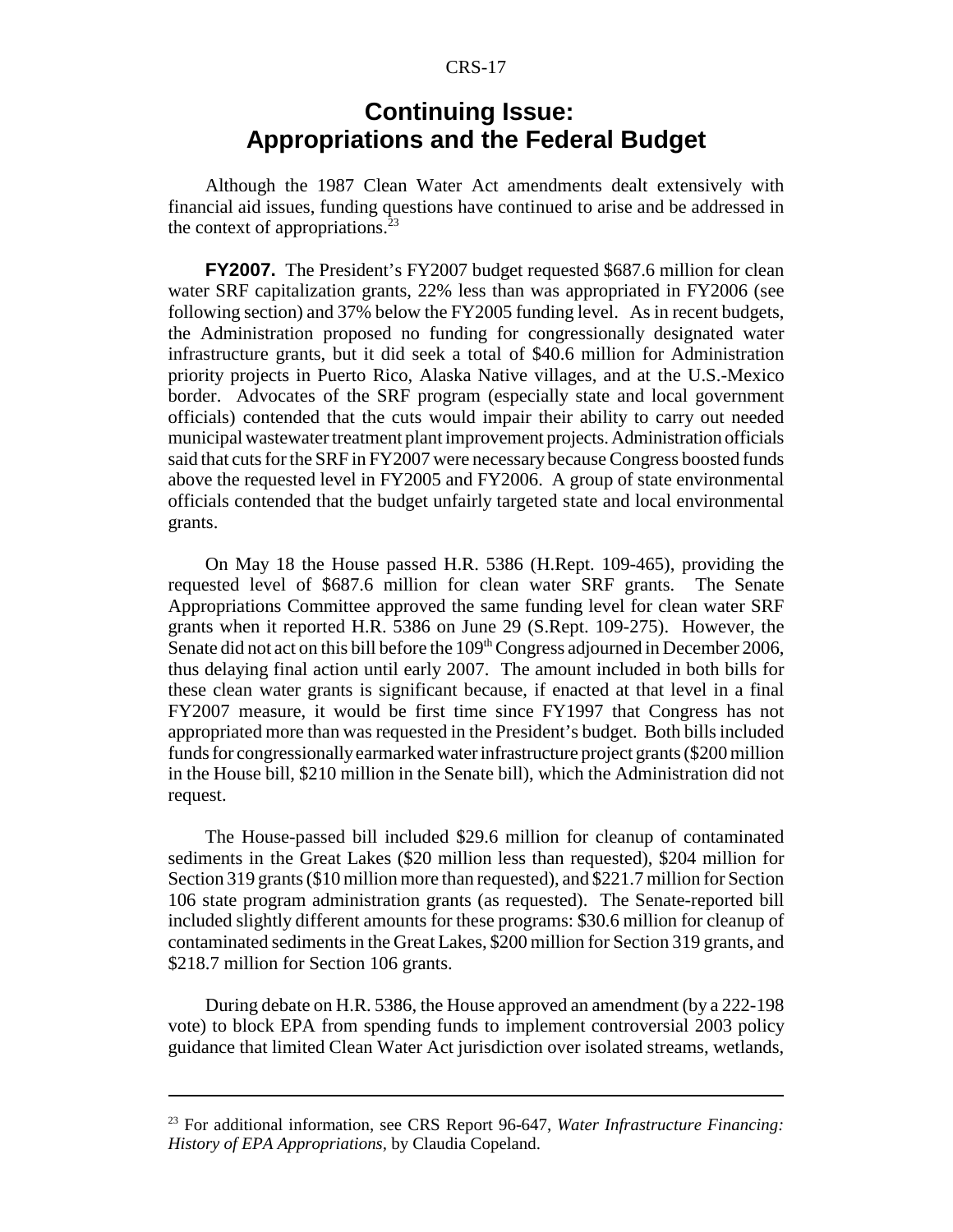ponds, and other non-navigable intrastate waters. The guidance, issued jointly by EPA and the Army Corps of Engineers, was intended to interpret the scope of the act's jurisdiction following the 2001 Supreme Court *SWANCC* case (discussed above, see "Wetlands"). Supporters of the amendment said that the guidance goes beyond what the Supreme Court required in *SWANCC*, has allowed many streams and wetlands to be unprotected from development, and has been more confusing than helpful. Opponents predicted that the amendment would make EPA's and the Corps' job of regulating activities that affect wetlands more difficult than it already is.<sup>24</sup>

When the 109<sup>th</sup> Congress adjourned in December 2006, it had not completed action on appropriations legislation to fund EPA (or on nine other appropriations bills covering the majority of domestic discretionary agencies and departments), thus carrying over this legislative activity into the  $110<sup>th</sup>$  Congress. Congress enacted a continuing resolution, P.L. 109-383 (the third such continuing resolution since the start of the fiscal year on October 1), providing funds for EPA and the other affected agencies and departments until February 15, 2007.

**FY2006.** In July 2005, the House and Senate approved legislation providing FY2006 appropriations for EPA (H.R. 2361, H.Rept. 109-188). President Bush signed the bill into law on August 2 (P.L. 109-54). One of the most controversial issues in the bill concerned funding for clean water SRF grants. The final measure included \$900 million for these grants — \$170 million more than requested by the President for 2006. In its budget submission for FY2006, the Administration had requested \$730 million for SRF grants, 17.5% less than the FY2005 appropriation and 45.6% below the FY2004 funding level, and said that cuts for the SRF in FY2006 were because Congress boosted funds above their requested level in FY2005. The White House said that it plans to invest a total of \$6.8 billion in the clean water SRF program between FY2004 and FY2011, after which federal funding would end and the state SRFs would have an annual revolving level of \$3.4 billion. If Congress were to appropriate more than EPA requests in any given year, the Administration said, that target will be met sooner, leading to reduced requests for the SRF in subsequent years until a planned phaseout in FY2011. State and local officials contended that the SRF reductions will impede their ability to meet clean water goals. The President's budget also requested no funds for congressionally earmarked water infrastructure projects, but did seek \$70 million in funding for Administration priorities — U.S.-Mexico border projects and Alaska Native Villages projects.

The final measure as passed by Congress exceeded the Administration's request by providing \$900 million for clean water SRF grants and \$285 million for a total of 259 earmarked special projects. However, these totals were reduced slightly as a result of a provision in P.L. 109-54 requiring a 0.476% across-the-board rescission for all accounts in that bill, and were reduced further by another across-the-board rescission of 1.0% affecting all domestic programs except those for veterans that Congress included in a subsequent appropriations bill, P.L. 109-148. As a result of the two required rescissions, the final FY2006 appropriations for clean water SRF

<sup>24</sup> For information, see CRS Report RL33483, *Wetlands: An Overview of Issues*.